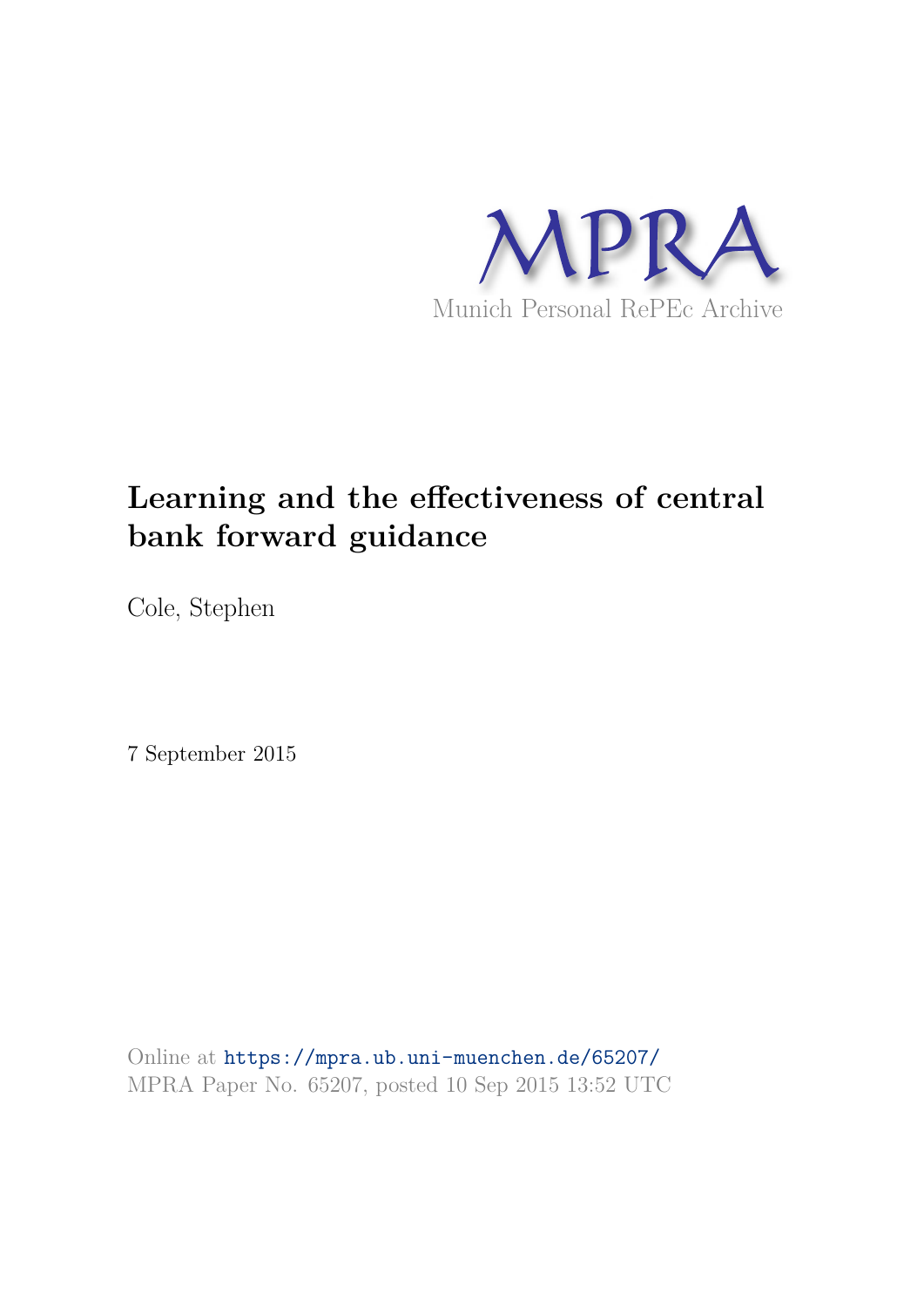## Learning and the Effectiveness of Central Bank Forward Guidance

#### Stephen J. Cole <sup>∗</sup>

This version: September 7, 2015 First version: August 25, 2014

#### Abstract

The unconventional monetary policy of forward guidance operates through the management of expectations about future paths of interest rates. This paper examines the link between expectations formation and the effectiveness of forward guidance. A standard New Keynesian model is extended to include forward guidance shocks in the monetary policy rule. Agents form expectations about future macroeconomic variables via either the standard rational expectations hypothesis or a more plausible theory of expectations formation called adaptive learning. The results show the efficacy of forward guidance depends on the manner in which agents form their expectations. In response to forward guidance, the paths of the output gap and inflation under adaptive learning overshoot and undershoot those implied by rational expectations. The adaptive learning impulse responses of the endogenous variables to a forward guidance shock exhibit more persistence before and after the forward guidance shock has been realized upon the economy. During an economic crisis (e.g. a recession), the assumption of rational expectations overstates the effects of forward guidance relative to adaptive learning. Specifically, the output gap is higher under rational expectations than adaptive learning. Thus, if monetary policy is based on a model with rational expectations, which is the standard assumption in the macroeconomic literature, the results of forward guidance could be potentially misleading.

Keywords: Forward Guidance, Monetary Policy, Adaptive Learning, Expectations.

JEL classification: D84, E30, E50, E52, E58, E60.

<sup>∗</sup>Department of Economics, Marquette University, P.O. Box 1881, Milwaukee, WI 53201. Phone: (414) 288-3367. Email: stephen.cole@marquette.edu.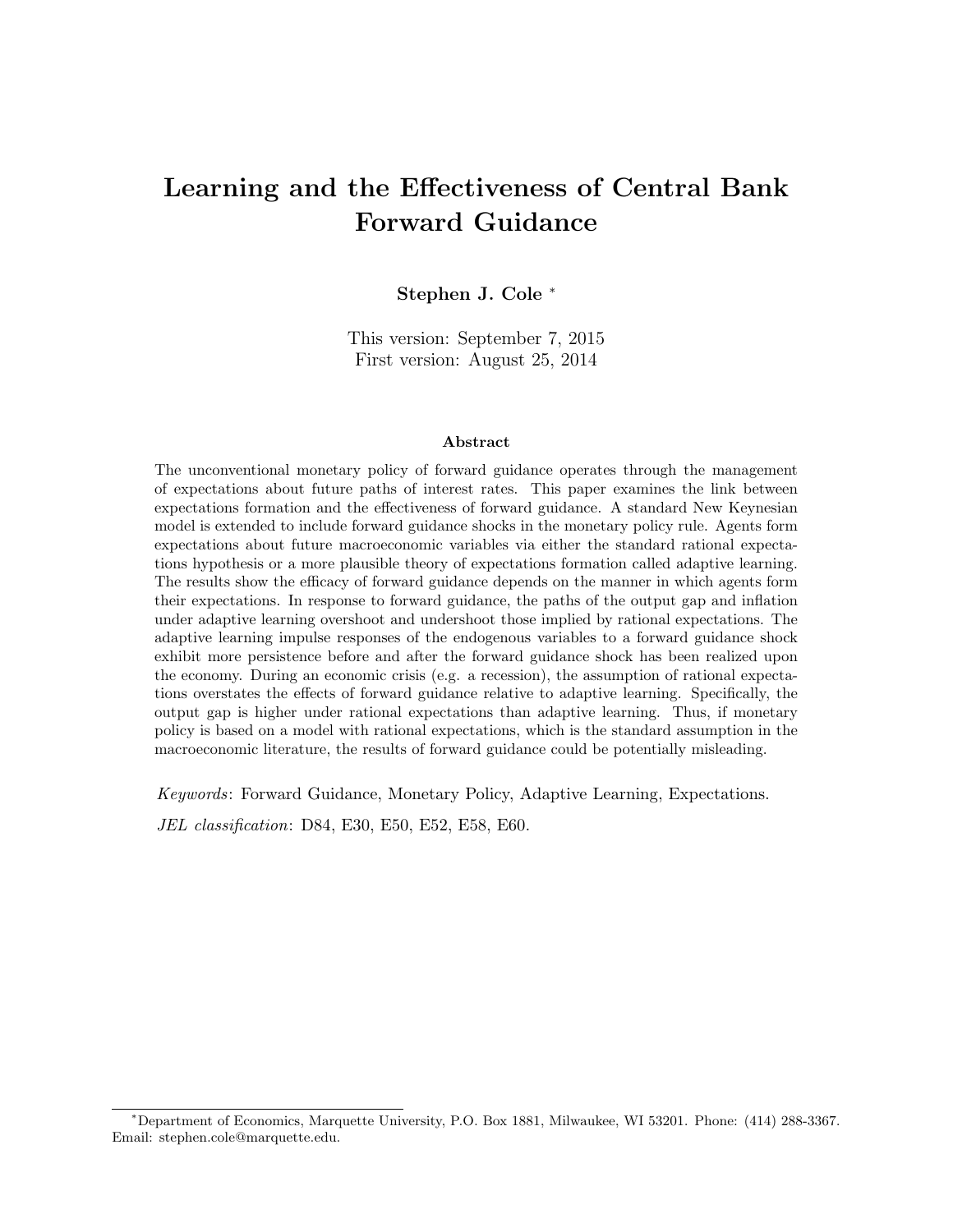## 1 Introduction

Once U.S. short-term interest rates effectively reached the zero lower bound (ZLB) during the 2007-2009 global financial crisis, monetary policymakers exhausted the conventional policy tool as overnight interest rates could not be lowered. In response, central banks pursued "unconventional" policies. One of these alternatives pursued by the Federal Reserve was large-scale asset purchases (LSAPs) where the central bank purchases longer-term securities in hopes of lowering long-term yields. Another unconventional policy was forward guidance, where the central bank communicates to the public information about the future course of the policy rate. Forward guidance has been pursued by central banks such as the Federal Reserve, Bank of Canada, Bank of England, and the European Central Bank. An example of forward guidance was given in the September 2012 Federal Open Market Committee (FOMC) statement: "the Committee also . . . anticipates that exceptionally low levels for the federal funds rate are likely to be warranted at least through mid-2015." In addition, Eggertsson and Woodford (2003) and Woodford (2012) argue that committing to an interest rate path that is lower than what one would commit to under normal circumstances (i.e. when overnight interest rates are away from the ZLB) can have additional stimulative economic effects. Standard New Keynesian models (e.g. Woodford [2003]) predict consumption, investment, and pricing decisions are sensitive to the expected path of short term interest rates. If agents expect low interest rates in the future, current consumption and prices all increase. This stimulative effect can be limited by a conventional monetary policy rule that adjusts interest rates in response to target variables, such as the output gap and inflation. Households and firms may rationally expect higher interest rates in response to future expansions. If a forward guidance statement, instead, keeps a low policy rate through part of the expansion, consumption today will not be as limited.

The effectiveness of forward guidance hinges on how private sector expectations about economic state variables (e.g. output and inflation) and interest rates respond to forward guidance. Therefore, it is important to study whether the economic effects of forward guidance are sensitive to the rational expectations assumption that is the standard benchmark in macroeconomic models.<sup>1</sup> While a reasonable benchmark that is popular among macroeconomic models, rational expectations makes strong assumptions about the amount of knowledge agents possess when forming beliefs. It is natural then to examine how effective forward guidance policies can be under a more plausible theory of expectations formation.

This paper studies the effectiveness of forward guidance in an environment where rational

 ${}^{1}$ A related issue is the credibility of policymakers to commit to a future path of interest rates (see, for instance, see Woodford [2012]). In part, because of credibility concerns, Woodford (2012) prefers forward guidance policies that explicitly state the criteria that will underlie future policy rules. This current paper abstracts from this subject.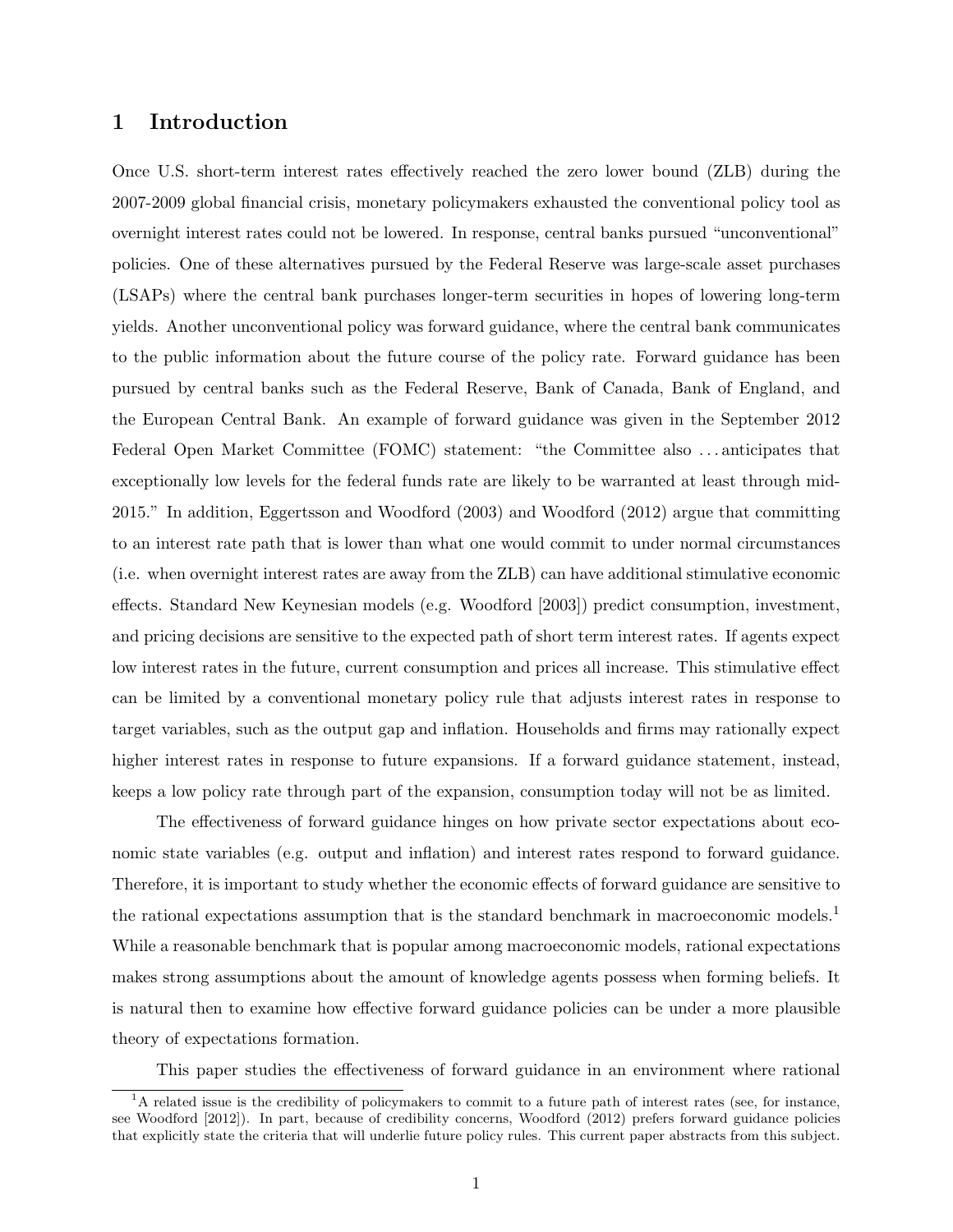expectations has been replaced by an adaptive learning rule similar to one proposed by Marcet and Sargent (1989) and Evans and Honkapohja (2001). In particular, the economic environment is based on Preston (2005) who derives a New Keynesian model with (potentially) non-rational expectations. Households and firms formulate spending and pricing decisions, respectively, that depend on their subjective expectations about future economic conditions and interest rates. The novelty of this paper is to incorporate policy communication about future interest rates into agents' subjective expectations. The central bank sets interest rates according to a monetary policy rule that responds positively to the output gap and inflation. The rule is augmented with anticipated shocks as in Del Negro, Giannoni, and Patterson (2012) and Laseen and Svensson (2011).<sup>2</sup> The anticipated shocks define central bank communication about future deviations from a normal interest rate rule that agents know today. The shocks also represent time-contingent forward guidance in which the central bank communicates a definitive forward guidance end date. In this case, communication about the future path of interest rates is for a fixed amount of periods into the future and is independent of economic conditions.<sup>3</sup>

Agents are assumed to form expectations via either the rational expectations hypothesis or an adaptive learning rule. The former is a strong assumption and assumes agents construct expectations with respect to the true probability distribution of the model. Rational expectations agents must know the model's deep parameters, structure of the model, beliefs of other agents, and distribution of the error terms. A popular alternative to rational expectations is adaptive learning. This approach builds from the cognitive consistency principle that agents behave as reallife economists (see, for instance, Evans and Honkapohja [2013]). An econometrician, for example, would produce forecasts of future economic variables by forming an econometric model. He or she would estimate the parameters using standard econometric techniques. As new data arrives, these forecasts would be revised. Thus, a real-life economist is engaging in a process of learning about the economy. Analogously, adaptive learning agents are assumed to behave as econometricians and formulate forecasts of future endogenous variables using standard econometric techniques. The variables in their econometric model are based on the solution found under rational expectations, but adaptive learning agents estimate the parameters using ordinary least squares. Their beliefs about future endogenous variables are appropriately revised as new data arrive.<sup>4</sup>

<sup>&</sup>lt;sup>2</sup>The anticipated shocks are similar to the news shocks of Schmitt-Grohé and Uribe (2012).

<sup>3</sup>This type of forward guidance is in contrast to state-contingent forward guidance where the duration of a constant interest rate path is linked to economic conditions.

<sup>&</sup>lt;sup>4</sup>Adaptive learning agents do not take into account they will update their beliefs in future periods. They believe that the beliefs they form every period are optimal. This methodology follows from the anticipated utility discussion from Kreps (1998).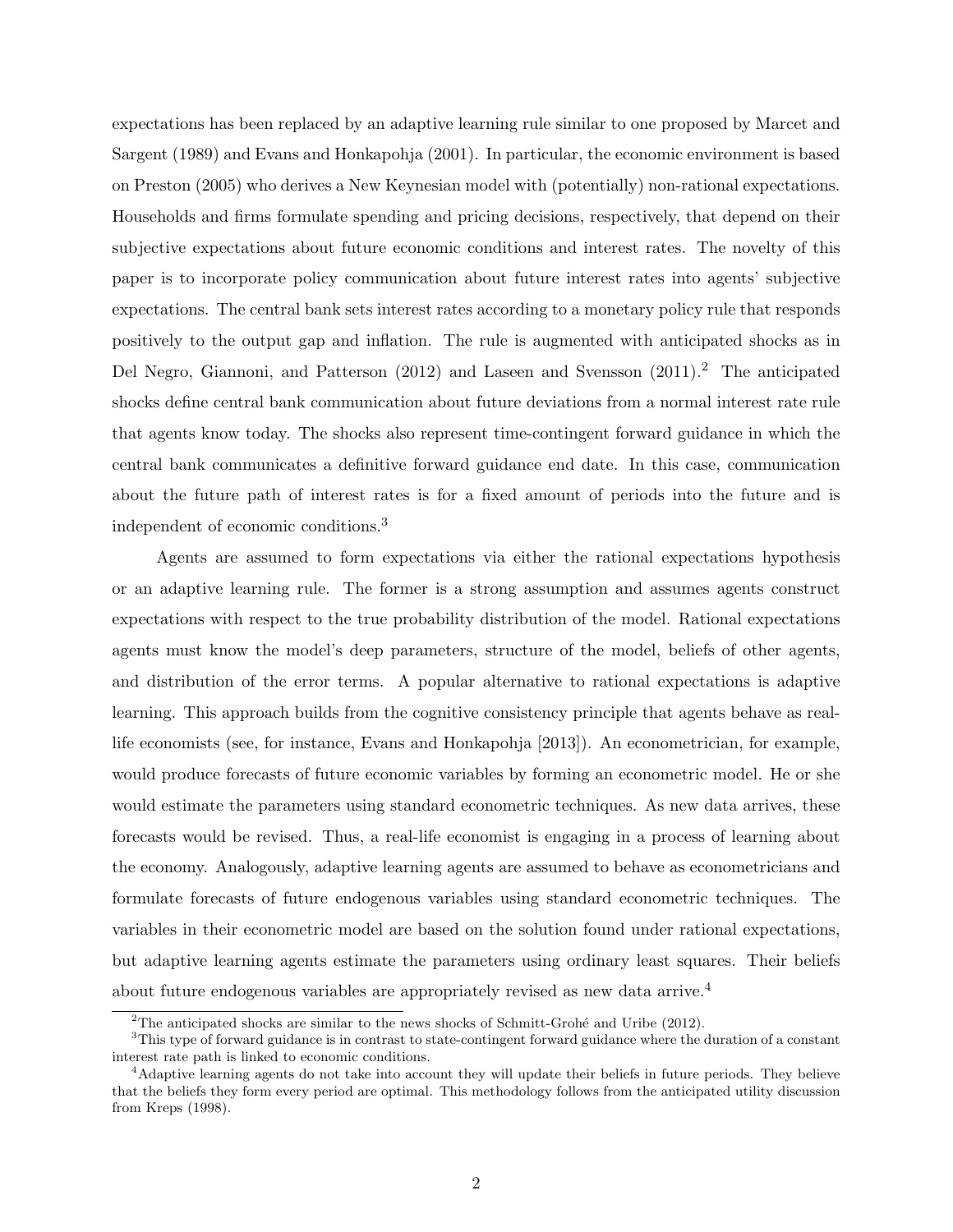The results of this paper show that the desired effect of forward guidance depends on the manner in which agents form their expectations. This outcome is first shown during normal economic times.<sup>5</sup> The impulse responses of the endogenous variables under adaptive learning fail to capture the precise effects a forward guidance shock has on the economy. There exists more persistence in the paths of the output gap and inflation under adaptive learning than rational expectations. Differences also occur when the central bank communicates to both rational expectations and adaptive learning agents the same forward guidance information such that the interest rate will equal zero for an extended period of time. The output gap and inflation return to long-run equilibrium quicker under rational expectations than adaptive learning. Under adaptive learning, the paths of the output gap and inflation overshoot and undershoot the rational expectations paths. Consequently, there exists larger variation of the paths of the output gap and inflation under adaptive learning than rational expectations. These effects occur because rational expectations agents fully understand the precise and positive effects of forward guidance on the economy. However, adaptive learning agents fail to understand the positive effects and must continually make adjustments to their beliefs causing them to overshoot and undershoot the rational expectations paths of the output gap and inflation.

The effectiveness of forward guidance is also examined under a period of economic crisis (e.g. a recession). The policy experiment includes a scenario where forward guidance is implemented to combat the effects of a downturn in the economy. The results show the effects of forward guidance under rational expectations are overstated relative to adaptive learning. Specifically, the value of the output gap is higher under the assumption of rational expectations than adaptive learning. The reason is that rational expectations agents base their expectations of future values of the endogenous variables on the true model of the economy. They understand the economic downturn and how forward guidance will precisely alleviate the economy. However, adaptive learning agents observe the economic downturn, but fail to fully understand how forward guidance will improve the economy. They are estimating the effects of forward guidance on the economy as their forecasts are based on an econometric model.

Overall, the results of the paper suggest a main finding: policymakers should exercise caution when recommending forward guidance policy. If monetary policy is based on a model with the standard rational expectations hypothesis, which assumes agents know the true structure of the model, the results may be misleading relative to a more plausible theory of expectations formation (e.g. adaptive learning). Specifically, during an economic crisis, the predicted effects of forward

 $5$ As will be discussed in Section 4, forward guidance is assumed to start after a large number of periods have passed, that is, after a period of economic stability.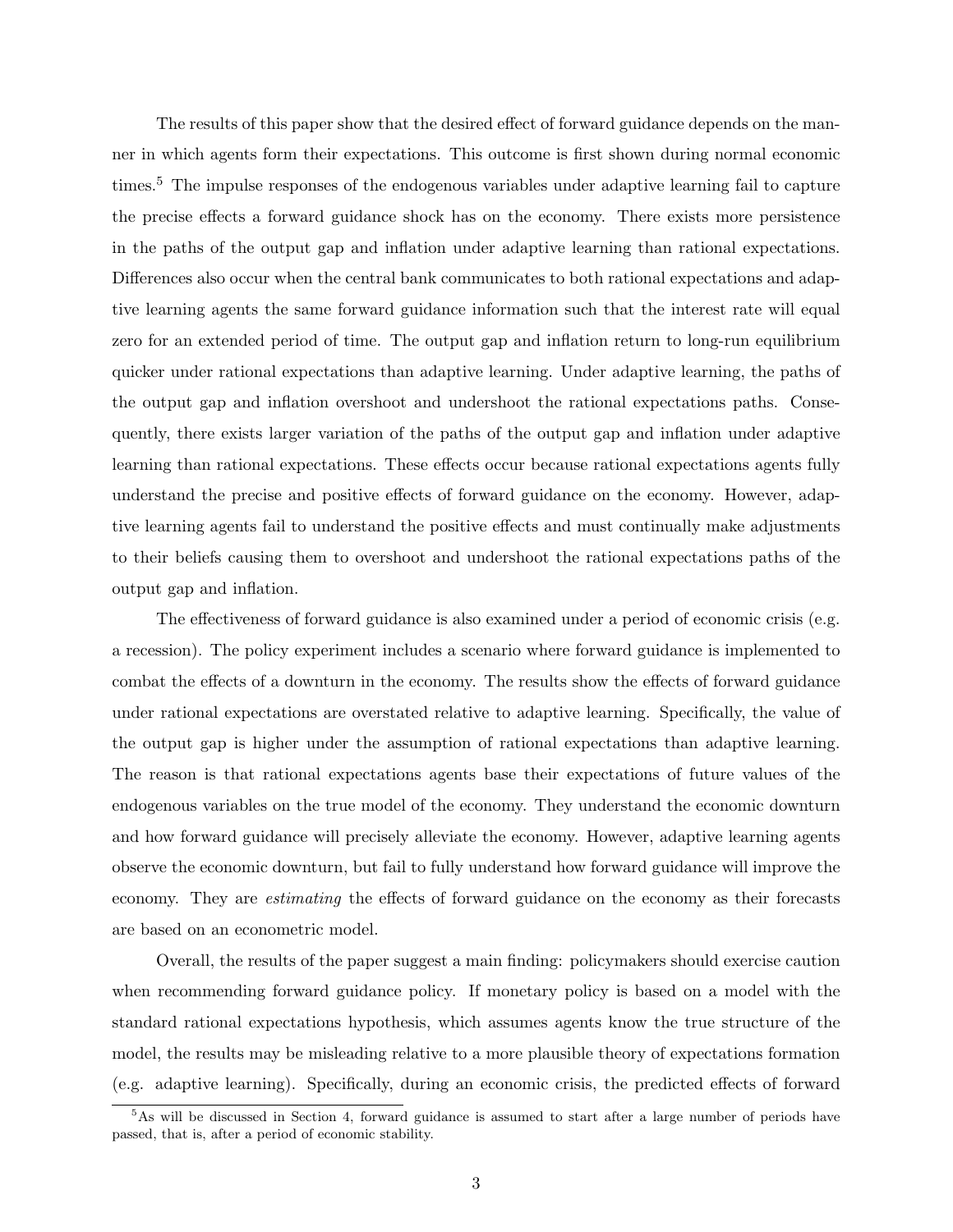guidance under the rational expectations assumption are overstated in comparison to adaptive learning.

#### 1.1 Previous Literature

This paper contributes to the growing literature on unconventional monetary policy. Eggertsson and Woodford (2003) explain that the expectations channel plays a key role on the economy when interest rates are at the ZLB and at any level. Specifically, they describe that the future path of short-term interest rates affects long-term interest rates and asset prices, and thus, the management of expectations about future interests rates affects agents' optimal decisions. De Graeve, Ilbas, and Wouters (2014) find that the effectiveness of forward guidance does not necessarily work through decreasing the long-run interest rate, contrary to previous studies. The type of forward guidance and lack of information about the underlying reasons for implementing forward guidance (e.g. monetary stimulus or sign of future economic crisis) can dampen the effects of this monetary policy tool. Levin, López-Salido, Nelson, and Yun (2010) explain that the efficacy of forward guidance can vary with the type of structural shock affecting the economy. In addition, recent literature has found large effects from forward guidance. Carlstrom, Fuerst, and Paustian (2012) show that standard New Keynesian models with the interest rate fixed for a finite period of time result in extreme responses of output and inflation. McKay, Nakamura, and Steinsson (2015) explain that the extraordinary responses to forward guidance predicted by standard macroeconomic models are sensitive to the assumption of complete markets. The effectiveness of forward guidance at the ZLB is reduced when precautionary savings are added into a macroeconomic model. Del Negro et al. (2012) construct a Dynamic Stochastic General Equilibrium (DSGE) model with forward guidance, which produces large responses of macroeconomic variables to forward guidance. Del Negro et al. (2012) state that the long-term bond yield drives these unusually high responses. As will be discussed in Section 4.3, this current paper suggests that the exceedingly large responses to forward guidance found in the previously mentioned articles could be due to the manner in which expectations are modeled.

The model in this paper utilizes time-contingent forward guidance since there has been recent evidence of its effectiveness. Gürkaynak, Sack, and Swanson (2005) find empirical evidence that FOMC statements about the future path of the policy rate greatly contribute to the changes in the long-term interest rates. Swanson and Williams (2014) show that Federal Reserve forward guidance announcements affect market expectations about future policy. Woodford (2012) also explains that forward guidance has had an impact on market participants. Using overnight interest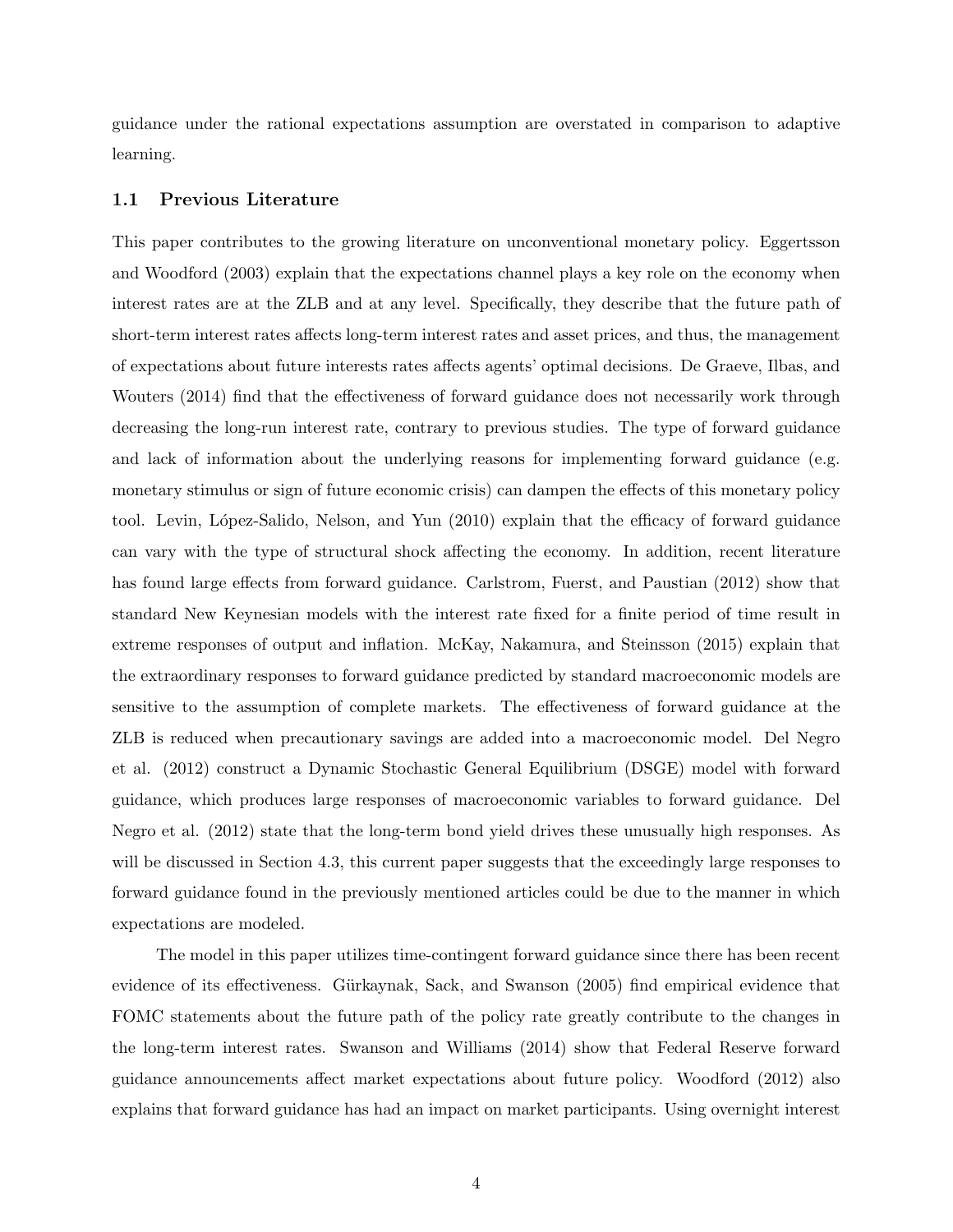rate swaps (OIS) to measure market expectations about the policy rate in Canada, Woodford (2012) displays that OIS rates immediately changed upon release of the Bank of Canada's forward guidance statement. The work of Chang and Feunou (2013) show that the Bank of Canada's forward guidance statement in 2009 had positive effects on the economy by reducing uncertainty about future monetary policy rates. A reduction in interest rate uncertainty can affect levels of investment, output, and unemployment in the economy as described by Baker, Bloom, and Davis (2013). Femia, Friedman, and Sack (2013) show evidence that financial variables, such as Treasury yields and equity prices, reacted favorably to the Federal Reserve's time-contingent forward guidance announcements.

By analyzing the role of expectations formation on forward guidance, this paper builds on the adaptive learning and policy literature. Mitra, Evans, and Honkapohja (2012) examine the effects of the fiscal authority giving guidance on the future course of government purchases and taxes. The results show that a temporary change in fiscal policy leads to different effects on adaptive learning and rational expectations agents. The adaptive learning output multipliers seem to match empirical data more than its rational expectations counterparts. Eusepi and Preston (2010) investigate the link between adaptive learning and central bank communication strategies. Increased central bank communication, such as communicating the monetary policy rule and the variables within the rule, can lead to increased macroeconomic stability. Preston (2006) studies forecast-based monetary policy rules and adaptive learning. He finds that a central bank that understands the basis of private sector forecasts can aid in increasing macroeconomic stability.

The remaining sections of the paper are organized as follows. Section two presents the New Keynesian model with forward guidance. Section three discusses expectations formation under both rational expectations and adaptive learning. Section four presents the outcomes of forward guidance under both rational expectations and adaptive learning. Section five examines the results under different parameter schemes. Section six concludes.

## 2 Model

The aggregate dynamics of the economy are described by a New Keynesian model derived under (potentially) non-rational expectations (see Preston [2005]). There exists a continuum of households indexed by  $i \in [0, 1]$ . Households maximize expected future discounted utility

$$
\hat{E}_t^i \sum_{T=t}^{\infty} \beta^{T-t} \left[ U(C_T^i; \xi_T) - \int_0^1 v(h_T^i(j); \xi_T) dj \right]
$$
\n(1)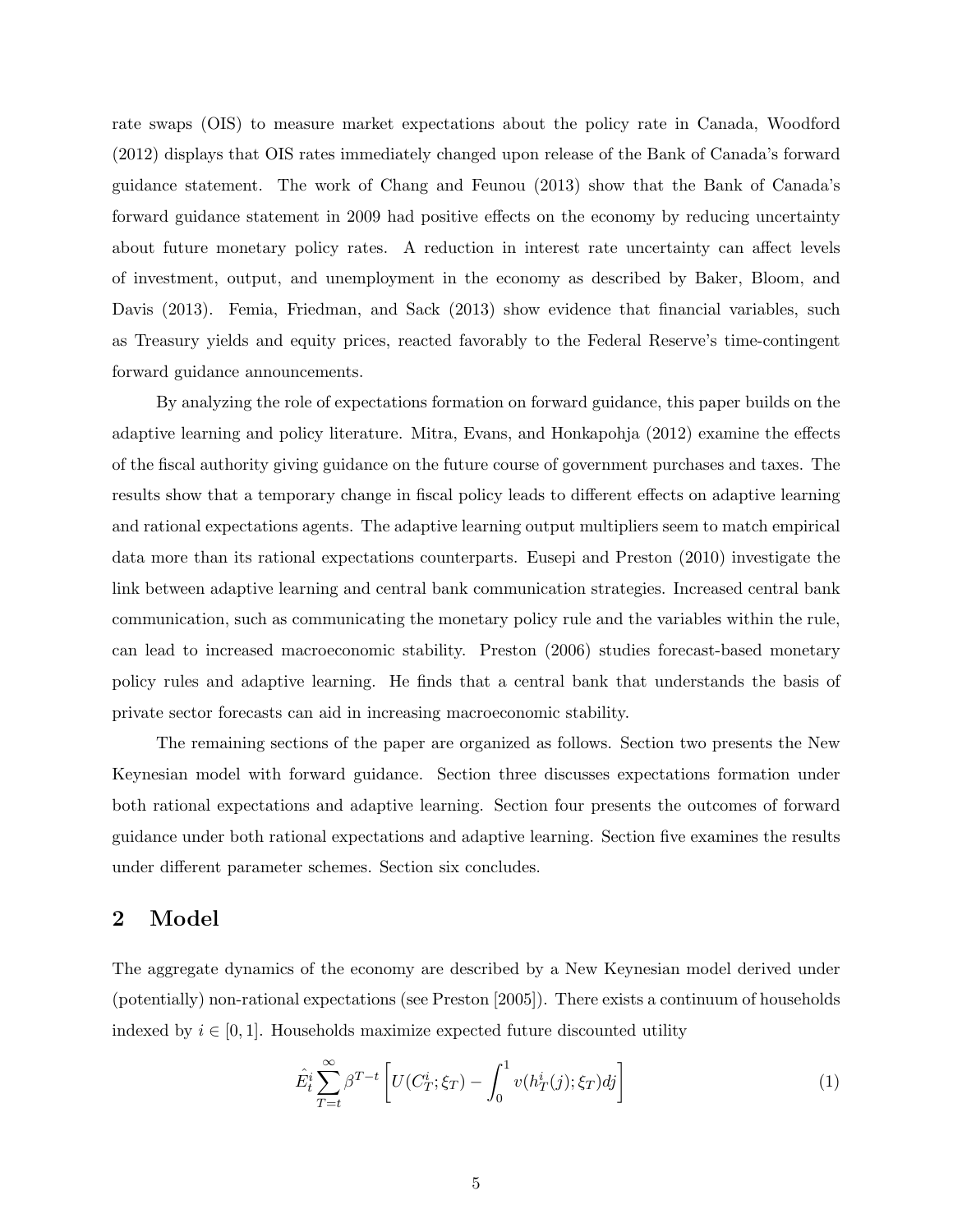where  $\beta$  is the discount factor and is bounded between zero and one. Utility depends on  $C_T^i$ , which is consumption by household i of goods in the economy. Households also receive a disutility when supplying labor,  $h_T^i(j)$ , for the production of each good j.  $\xi_T$  denotes an aggregate preference shock.  $\hat{E}_t^i$  denotes (potentially) non-rational expectations that satisfy standard probability laws, such as  $\hat{E}_t^i \hat{E}_{t+1}^i = \hat{E}_t^i$ . Beliefs are assumed to be homogeneous across agents, but agents do not know this fact.

A household is subject to a budget constraint that takes the following form

$$
M_t^i + B_t^i \le (1 + i_{t-1}^m)M_{t-1}^i + (1 + i_{t-1})B_{t-1}^i + P_t Y_t^i - T_t - P_t C_t^i
$$
\n<sup>(2)</sup>

where  $T_t$  denotes lump-sum taxes and transfers,  $M_t^i$  is money holdings, and  $i_t^m$  denotes interest paid on money balances. Asset markets are assumed to be incomplete such that household's can transfer wealth between periods through a one-period riskless bond  $B_t^i$ . Accordingly,  $i_t$  is the interest paid on bonds.  $Y_t^i$  is household i's real income.  $P_t$  is the aggregate price index, and  $P_t Y_t^i$  denotes household *i*'s nominal income which is given by

$$
P_t Y_t^i = \int_0^1 [w_t(j)h_t^i(j) + \Pi_t(j)]dj \tag{3}
$$

A household receives wages  $w_t(j)$  for hours worked towards the production of good j,  $h_t^i(j)$ . Since each household owns an equal part of each firm, it receives profits from the sale of good j,  $\Pi_t(j)$ . Furthermore, even though it is present in the budget constraint, money does not show up in the utility function. It is assumed that money balances do not relieve any transactional frictions. However, a household may choose to hold money balances because it provides a financial return.

The aggregate variables  $C_t^i$  and  $P_t$  are assumed to be defined by the Dixit-Stiglitz constantelasticity-of-substitution aggregator

$$
C_t^i \equiv \left[ \int_0^1 c_t^i(j)^{\frac{\theta - 1}{\theta}} dj \right]^{\frac{\theta}{\theta - 1}} \tag{4}
$$

$$
P_t \equiv \left[ \int_0^1 p_t(j)^{1-\theta} dj \right]^{\frac{1}{1-\theta}} \tag{5}
$$

where  $\theta > 1$  is the elasticity of substitutions across differentiated goods,  $c_t^i(j)$  describes household i's consumption of good j, and  $p_t(j)$  is the price of good j.

By log-linearizing the intertemporal budget constraint and Euler equation, the following results are obtained

$$
\hat{E}_t^i \sum_{T=t}^{\infty} \beta^{T-t} \hat{C}_T^i = \bar{w}_t^i + \hat{E}_t^i \sum_{T=t}^{\infty} \beta^{T-t} \hat{Y}_T^i
$$
\n(6)

$$
\hat{C}_t^i = \hat{E}_t^i \hat{C}_{t+1}^i - \sigma(\hat{i}_t - \hat{E}_t^i \hat{\pi}_{t+1}) + g_t - \hat{E}_t^i g_{t+1}
$$
\n(7)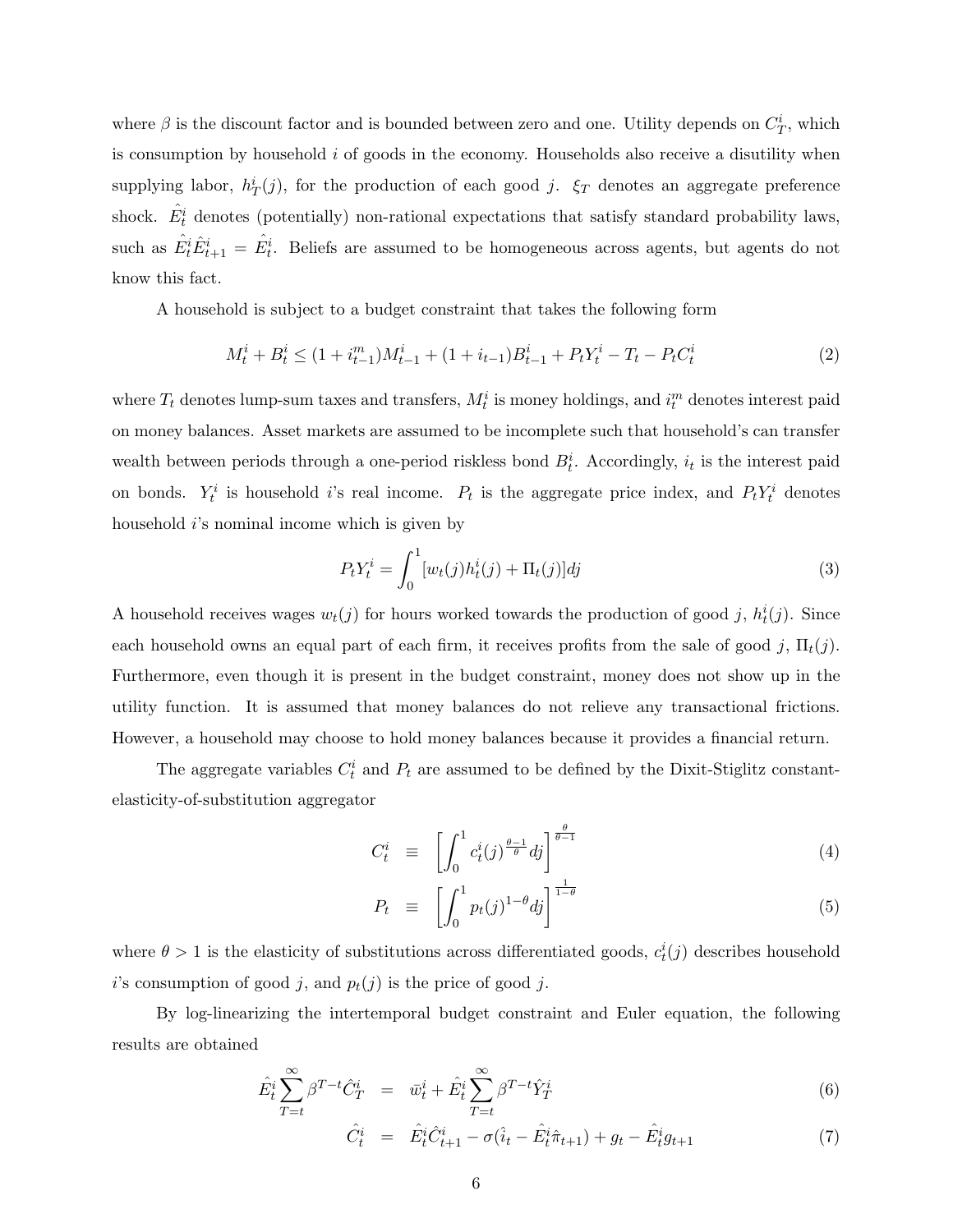where  $\hat{\pi}_t$  is current inflation,  $\sigma \equiv \frac{-U_c}{U_{cc}\tilde{C}}$  defines the intertemporal elasticity of substitution,  $g_t \equiv$  $\sigma \frac{U_{c\xi}\xi_{t}}{U_{c}}$  $\frac{\overline{U}_{c}\xi_{t}}{U_{c}}$  denotes a preference shock, and  $\overline{w}_{t}^{i} \equiv \frac{W_{t}^{i}}{P_{t}Y}$  is share of real wealth  $(W_{t}^{i} \equiv (1 + i_{t-1})B_{t-1}^{i})$  as a fraction of steady-state income. The "  $\degree$  " symbol over variables denotes log deviations from steady state. By solving (7) backwards from date T to t, taking expectations at time t, plugging the result into  $(6)$ , and integrating over i, the following equation for aggregate consumption emerges

$$
\hat{C}_t = \hat{E}_t \sum_{T=t}^{\infty} \beta^{T-t} \left[ (1-\beta)\hat{Y}_T - \beta \sigma (\hat{i}_T - \hat{\pi}_{T+1}) + \beta (g_T - g_{T+1}) \right]
$$
(8)

Note that  $\int_i \bar{w}_i^i di = 0$  since bonds are in zero net supply from market clearing.  $\hat{E}_t = \int_i \hat{E}_t^i di$ denotes the average expectations operator. By imposing the market equilibrium condition  $\hat{Y}_t = \hat{C}_t$ and defining the resulting equation in terms of the output gap  $\hat{x}_t \equiv \hat{Y}_t - \hat{Y}_t^n$ , the following equation emerges

$$
\hat{x}_t = \hat{E}_t \sum_{T=t}^{\infty} \beta^{T-t} [(1-\beta)\hat{x}_{T+1} - \sigma(\hat{i}_T - \hat{\pi}_{T+1}) + \hat{r}_T^n]
$$
\n(9)

where

$$
\hat{r}_t^n = \rho_n \hat{r}_{t-1}^n + \varepsilon_t^n \tag{10}
$$

and  $\varepsilon_t^n\stackrel{iid}{\sim}N(0,\sigma_n^2)$ .  $\hat{Y}_t^n$  is the natural rate of output, that is, output prevailing under flexible prices, and  $\hat{r}_t^n \equiv (\hat{Y}_{t+1}^n - g_{t+1}) - (\hat{Y}_t^n - g_t)$ . Equation (9) relates the current output gap  $\hat{x}_t$  to current and future expected values of the output gap, interest rate  $\hat{i}_t$ , inflation rate  $\hat{\pi}_t$ , and natural real interest rate shock  $\hat{r}_t^n$ . Households take into account the future values of the endogenous variables infinitely far into the future when choosing optimal consumption today. Intuitively, the expected course of a household's consumption pattern matters to its optimal consumption today. A household also knows future consumption patterns are affected by future values of income, interest rates, and inflation. Thus, expectations of these variables are important for decisions today.

The production side of the economy is populated by firms that operate in a monopolistically competitive environment. Each good is produced using labor from households. A firm is subject to a Calvo (1983) pricing scheme. Each period a fraction  $0 < 1 - \alpha < 1$  of producers can optimally reset their prices. The remaining  $\alpha$  producers retain the same prices from the previous period. Furthermore, a good is produced following the production function  $y_t(i) = A_t f(h_t(i))$  where  $A_t$  is a technology shock. The demand curve for good *i* is given by  $y_t(i) = Y_t(p_t(i)/P_t)^{-\theta}$ . The following Dixit-Stiglitz aggregate price index is assumed

$$
P_t = \left[ \alpha P_{t-1}^{1-\theta} + (1-\alpha)p_t^{*1-\theta} \right]^{\frac{1}{1-\theta}}
$$
\n(11)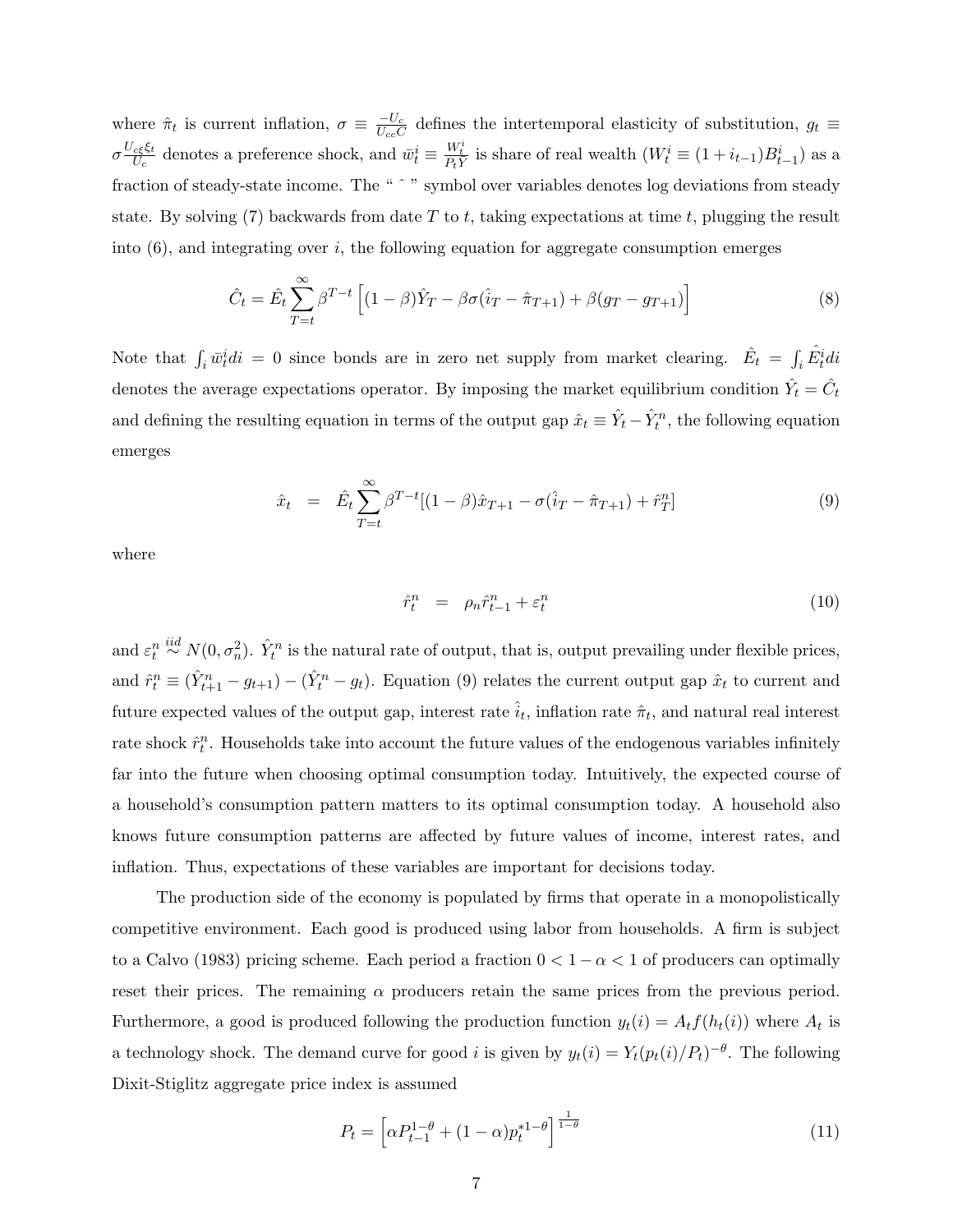A firm maximizes its expected present discounted value of profits

$$
\hat{E}_t^i \sum_{T=t}^{\infty} \alpha^{T-t} Q_{t,T}[\Pi_T^i(p_t(i))]
$$
\n(12)

where  $Q_{t,T}$  describes the stochastic discount factor showing how firms value its future stream of income. The stochastic discount factor is given by

$$
Q_{t,T} = \beta^{T-t} \frac{P_t}{P_T} \frac{U_c(Y_T, \xi_T)}{U_c(Y_t, \xi_t)}
$$
(13)

The profit function is defined by

$$
\Pi_T^i(p_t(i)) = Y_t P_t^{\theta} p_t(i)^{1-\theta} - w_t(i) f^{-1} (Y_t P_t^{\theta} p_t(i)^{-\theta} / A_t)
$$
\n(14)

Maximizing (12) with respect to  $p_t(i)$  yields the following first order condition

$$
\hat{E}_t^i \sum_{T=t}^{\infty} \alpha^{T-t} Q_{t,T} Y_T P_T^{\theta} [\hat{p}_t^*(i) - \bar{\mu} P_T s_{t,T}(i)] = 0
$$
\n(15)

where  $\bar{\mu} = \frac{\theta}{\theta - 1}$ , and  $s_{t,T}$  is the firm's real marginal cost function. Furthermore, by substituting in the stochastic discount factor and real marginal costs into the firm's first order condition and then log linearizing around a zero inflation steady state, the following result is produced

$$
\hat{p}_t^*(i) = \hat{E}_t^i \sum_{T=t}^{\infty} (\alpha \beta)^{T-t} \left[ \frac{1 - \alpha \beta}{1 + \omega \theta} (\omega + \sigma^{-1}) \hat{x}_T + \alpha \beta \hat{\pi}_{T+1} \right]
$$
(16)

 $ω$  defines the elasticity of a firm's real marginal cost function with respect to its output and  $θ$ measures the elasticity of substitution between differentiated goods. Note also that log linearizing (11) yields

$$
\hat{\pi}_t = \hat{p}_t^*(1 - \alpha) / \alpha \tag{17}
$$

where  $\hat{\pi}_t$  is current inflation. Integrating over i and plugging (17) into (16) yields the following equation for inflation

$$
\hat{\pi}_t = \kappa \hat{x}_t + \hat{E}_t \sum_{T=t}^{\infty} (\alpha \beta)^{T-t} [\kappa \alpha \beta \hat{x}_{T+1} + (1-\alpha) \beta \hat{\pi}_{T+1} + \hat{\mu}_T] \tag{18}
$$

where

$$
\hat{\mu}_t = \rho_\mu \hat{\mu}_{t-1} + \varepsilon_t^\mu \tag{19}
$$

and  $\varepsilon_t^{\mu}$  $\frac{\mu}{t} \stackrel{iid}{\sim} N(0, \sigma_\mu^2)$ .<sup>6</sup> Equation (18) defines the inflation rate as a function of current and future values of the output gap, inflation rate, and cost-push shock  $\hat{\mu}_t$ .  $\omega$  describes the elasticity of a firm's

<sup>&</sup>lt;sup>6</sup>As in Preston (2006), a supply shock  $\mu_t$  is added.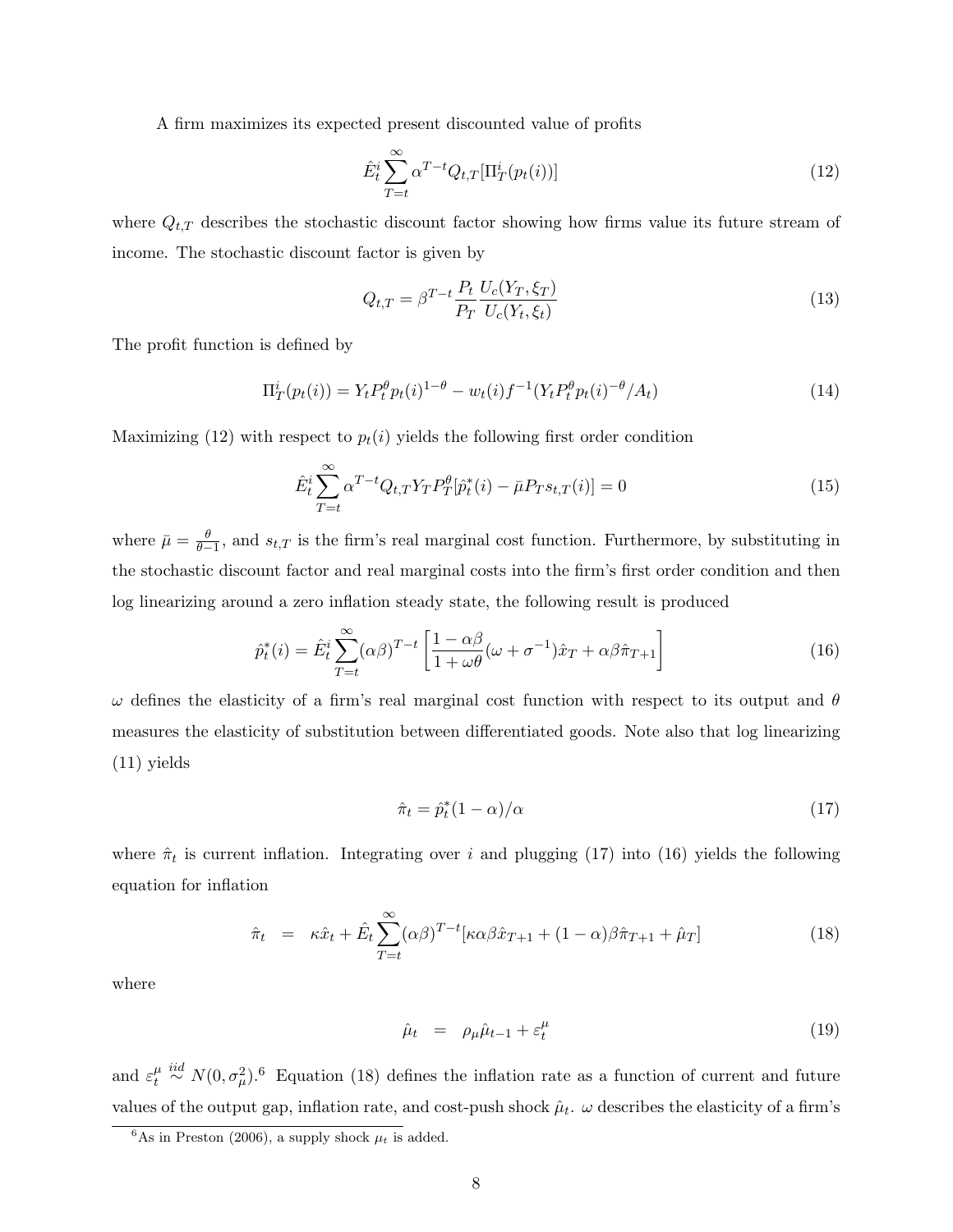real marginal cost function with respect to its own output, and  $\kappa \equiv \frac{(1-\alpha)}{\alpha}$ α  $(1-\alpha\beta)$  $\frac{(1-\alpha\beta)}{(1+\omega\theta)}(\omega+\sigma^{-1})>0.$  The optimal decisions by firms are shown to depend on the long-run expected path of macroeconomic variables because of the assumption of sticky prices. A firm must be concerned that it will not be able to adjust its price in future periods regardless of future economic conditions. Thus, optimal pricing decisions today require firms to forecast future states and values of economic variables.<sup>7</sup>

The model is closed by describing the central bank of the economy. The central bank follows a monetary policy rule that takes the following form

$$
\hat{i}_t = \chi_\pi \hat{\pi}_t + \chi_x \hat{x}_t + \varepsilon_t^{MP} + \sum_{l=1}^L \varepsilon_{l,t-l}^R
$$
\n(20)

The short-term nominal interest rate changes based on the output gap, inflation rate, monetary policy shock, and forward guidance shocks.  $\varepsilon_t^{MP}$  defines an unanticipated monetary policy shock and is  $i.i.d.$  In order to incorporate forward guidance into the model, the monetary policy rule is augmented with anticipated shocks following Del Negro et al. (2012) and Laseen and Svensson (2011). Each anticipated or forward guidance shock  $(\varepsilon_{l,t-l})$  is contained in the last term in equation (20) and is i.i.d. Intuitively, the forward guidance shock can be thought of as an announcement by the central bank in period  $t - l$  that the interest rate will change l periods later, i.e. in period t. If the central bank has been communicating guidance on the interest rate for L periods ahead, there would be  $1, 2, 3, \ldots, L$  forward guidance shocks that affect the monetary policy rule in period t. Thus, L corresponds to the length of the forward guidance horizon announced by the central bank. The last term in equation (20) can also be thought of as the sum of all forward guidance commitments stated by the central bank  $1, 2, \ldots$ , and L periods ago that affect the nominal interest rate in period t. Following Del Negro et al. (2012) and Laseen and Svensson (2011), the system is also augmented with L state variables  $v_{1,t}, v_{2,t}, ..., v_{L,t}$ . The law of motion for each of these state variables is given by

$$
v_{1,t} = v_{2,t-1} + \varepsilon_{1,t}^R \tag{21}
$$

$$
v_{2,t} = v_{3,t-1} + \varepsilon_{2,t}^R
$$
 (22)

$$
v_{3,t} = v_{4,t-1} + \varepsilon_{3,t}^R
$$
\n
$$
\vdots
$$
\n(23)

$$
v_{L,t} = \varepsilon_{L,t}^R \tag{24}
$$

<sup>7</sup>Another approach to modeling learning and (potentially) non-rational expectations in macroeconomic models regards the "Euler-equation" method presented in Evans and Honkapohja (2001), where only one period ahead forecasts of the endogenous variables show up in the model's equations under both rational expectations and adaptive learning. For a comparison between the "infinite-horizon" and Euler-equation approach to learning, see Evans, Honkapohja, and Mitra (2013)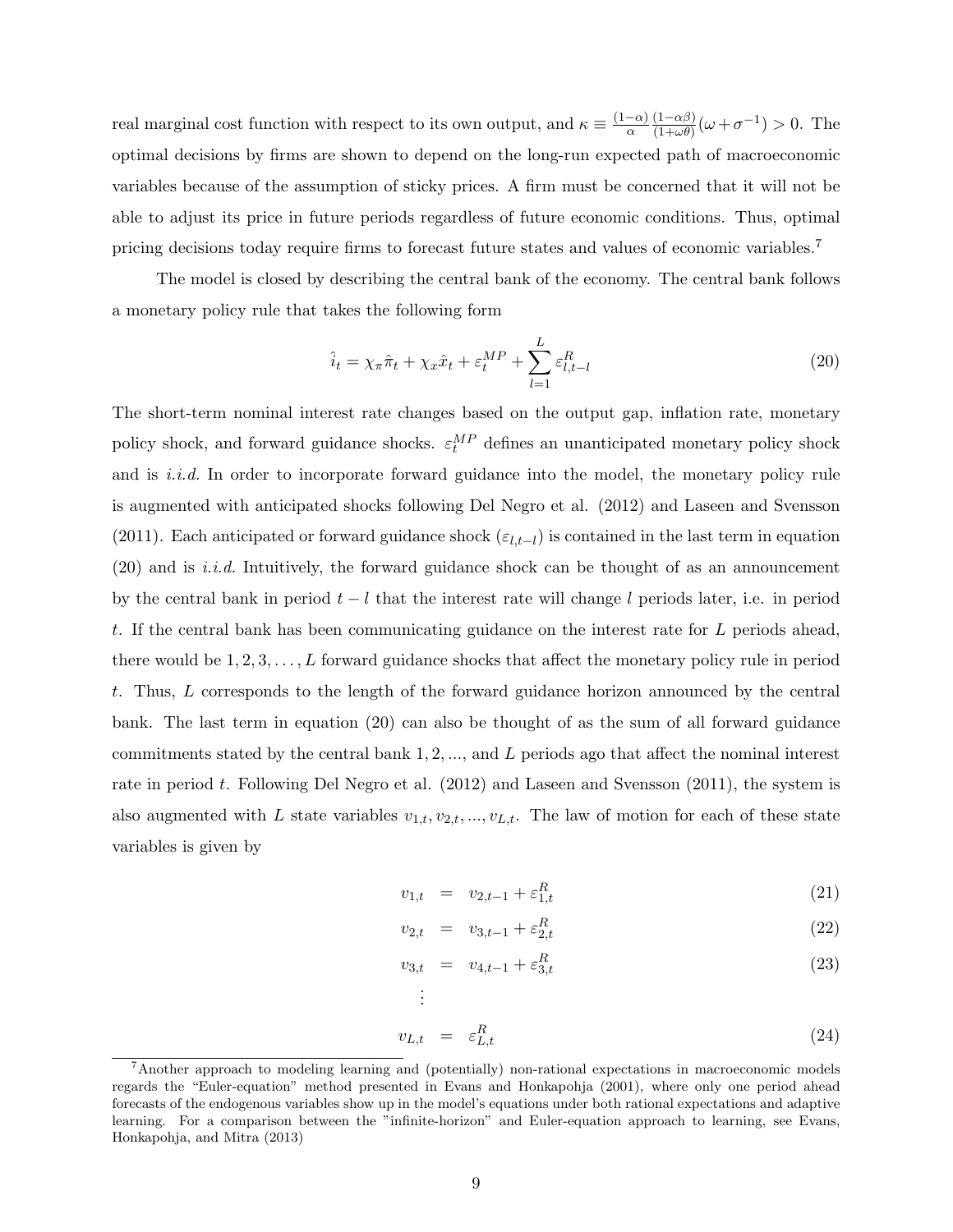In other words, each component of  $v_t = [v_{1,t}, v_{2,t}, ..., v_{L,t}]'$  is the sum of all central bank forward guidance commitments known in period  $t$  that affect the interest rate 1, 2, ..., and  $L$  periods into the future, respectively.<sup>8</sup> It should be noted that equations  $(21) - (24)$  can be simplified to find that  $v_{1,t-1} = \sum_{l=1}^{L} \varepsilon_{l,t-l}^R$ . In addition, equations (20) – (24) provide a computationally tractable method to model forward guidance. Since the forward guidance shocks in equation (20) equal  $v_{1,t-1}$ , the forward guidance shocks can be put into a vector of predetermined variables in standard state-space form. As described by Laseen and Svensson (2011), standard solution techniques then can be used to solve the final system of equations. Another reason to model forward guidance in this way is that it relieves the concern of the existence of multiple solutions. As described in Honkapohja and Mitra (2005) and Woodford (2005), indeterminacy can arise if forward guidance is instead modeled as pegging the interest rate to a certain value.<sup>9</sup> For instance, without a monetary policy that responds to economic fluctuations, real disturbances to the economy can produce a multitude of equilibrium responses of the endogenous variables.

The following example presents the case where the central bank's forward guidance horizon is 2 periods ahead, i.e.  $L = 2$ . The model's system of equations consists of  $v_{1,t}$  and  $v_{2,t}$  whose laws of motion are defined as

$$
v_{1,t} = v_{2,t-1} + \varepsilon_{1,t}^R = \varepsilon_{2,t-1}^R + \varepsilon_{1,t}^R
$$
\n(25)

$$
v_{2,t} = \varepsilon_{2,t}^R \tag{26}
$$

Thus,  $v_{1,t}^R$  defines the sum of all forward guidance commitments by the central bank known in period t that affect the interest rate one period later.  $v_{1,t}^R$  consists of current period forward guidance affecting the interest rate one period later,  $\varepsilon_{1,t}^R$ , and previous period's forward guidance affecting the interest rate two periods later,  $v_{2,t-1} = \varepsilon_{2,t-1}^R$ .  $v_{2,t}$  is the sum of all forward guidance commitments by the central bank known in period t that affect the interest rate two periods later. Since the forward guidance horizon is two periods,  $v_{2,t}$  consists of current period forward guidance affecting the interest rate two periods later,  $\varepsilon_{2,t}^{R}$ .<sup>10</sup>

The ZLB on interest rates is also enforced. Forward guidance has gained attention due to interest rates effectively reaching the ZLB because of the 2007-2009 global financial recession. Thus,

<sup>&</sup>lt;sup>8</sup>In the terminology of Laseen and Svensson (2011),  $v_{1,t}$ ,  $v_{2,t}$ , ...,  $v_{L,t}$  are described as central bank "projections" (p. 10) of what  $\sum_{l=1}^{L} \varepsilon_{l,t-l}^{R}$  will be 1, 2, ..., and L periods into the future, respectively.

 ${}^{9}$ Carlstrom, Fuerst, and Paustian (2012) show that determinacy can arise from an interest rate peg if terminal conditions are known and a standard monetary policy rule is followed after the interest rate peg. However, unusually large responses of the output and inflation are found through this process.

 $10$ A constant interest rate path can still be achieved by modeling forward guidance with equations (20)-(24). As will be described in Section 4.2.2, the forward guidance shocks can be chosen such that the interest rate equals a certain value for a fixed amount of periods into the future.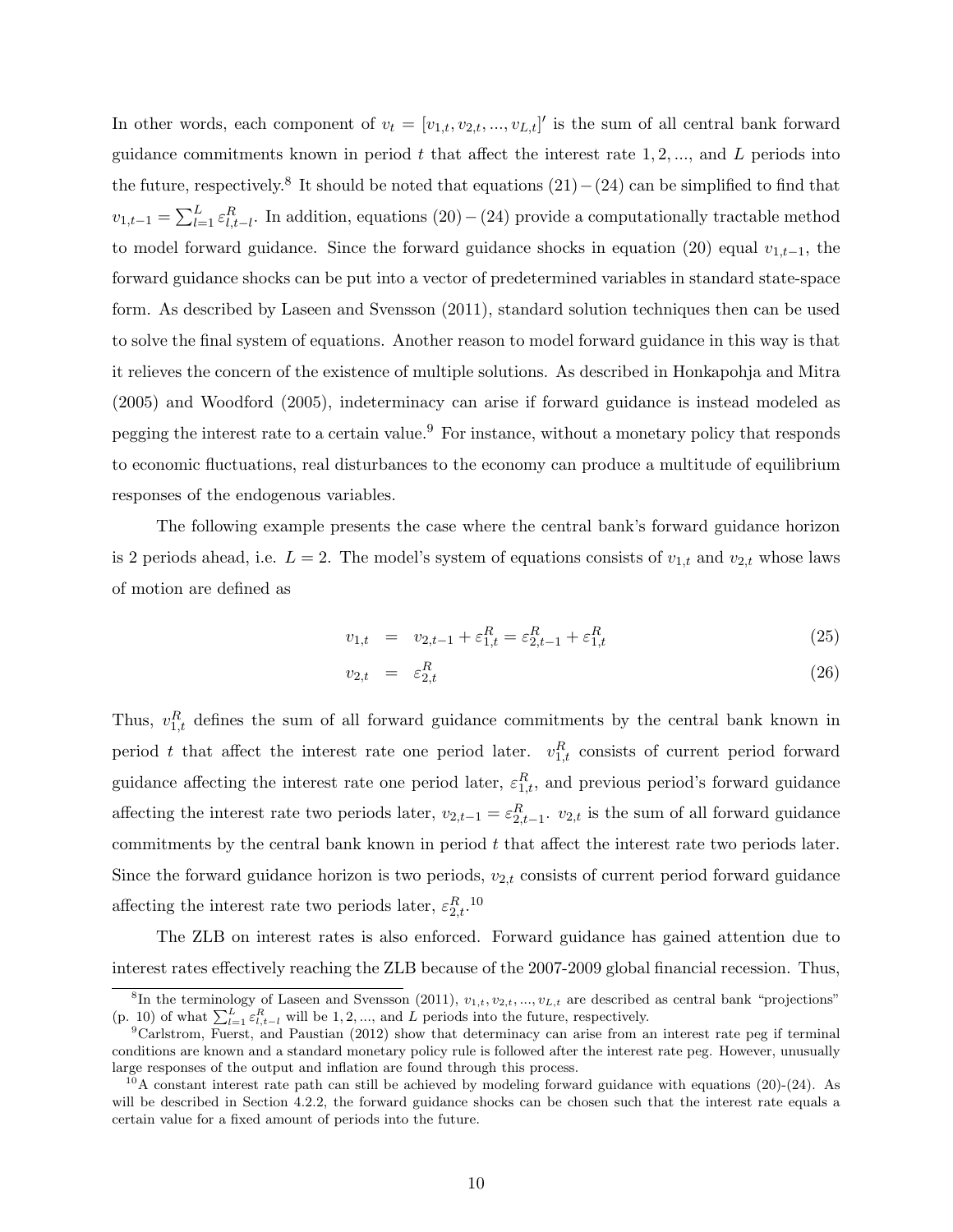it seems natural to model the ZLB on nominal interest rates when simulating forward guidance. Specifically, equations (9) and (20) become

$$
\hat{x}_t = \hat{E}_t \sum_{T=t}^{\infty} \beta^{T-t} [(1-\beta)\hat{x}_{T+1} - \sigma(i_T - i^* - \hat{\pi}_{T+1}) + \hat{r}_T^n] \tag{27}
$$

$$
i_{t} = max\{i^{*} + \chi_{\pi}\hat{\pi}_{t} + \chi_{x}\hat{x}_{t} + \varepsilon_{t}^{MP} + \sum_{l=1}^{L} \varepsilon_{l,t-l}^{R}, 0\}
$$
\n(28)

where  $i^* = r^* + \pi^*$  is the steady-state nominal interest rate.<sup>11</sup>

To summarize, the aggregate dynamics of the economy with forward guidance are defined by the output gap, inflation rate, AR(1) shock processes, monetary policy rule with forward guidance, and the laws of motion of the sum of central bank commitments, that is, equations  $(9), (10), (18), (19),$  and  $(20) - (24)$ . With enforcement of the ZLB, equations (27) and (28) are used instead of (9) and (20). To simplify notation, the "  $\hat{ }$  " symbol over the variables is removed for the remainder of the paper.

## 3 Expectation Formation

This paper assumes agents form expectations following either the rational expectations hypothesis or adaptive learning. The difference between the two types of expectations formation regards the amount of knowledge agents hold about the economy (See, for example, Marcet and Sargent (1989), Evans and Honkapohja (2001), and Evans, Honkapohja, and Mitra (2009).). Under rational expectations, agents know the structure of the model, parameters of the model (e.g.  $\sigma$ ,  $\kappa$ , etc.), distribution of the error terms, and beliefs of other agents. They compute expectations based off the true model of the economy. Under adaptive learning, agents do not know the true model of the economy, and thus, cannot compute precise expectations as under rational expectations. Instead, they operate as econometricians by forming an econometric model to forecast values of the endogenous variables. Their model includes the variables in the rational expectations solution. Adaptive learning agents estimate the values of the model's parameters using standard econometric methods. As new information becomes available every period, they appropriately adjust their forecasts.

**Rational Expectations–The model defined by equations**  $(9), (10), (18), (19),$  **and**  $(20)–(24)$ can be simplified under the assumption of rational expectations. Agents with rational expectations understand the beliefs of other agents and are able to compute the aggregate probabilities of the model. As shown in Preston (2005), this additional information simplifies the infinite horizon

<sup>&</sup>lt;sup>11</sup>In a zero steady-state inflation rate,  $\pi^* = 0$ . The model implied steady-state real interest rate  $r^* = \beta^{-1} - 1$ .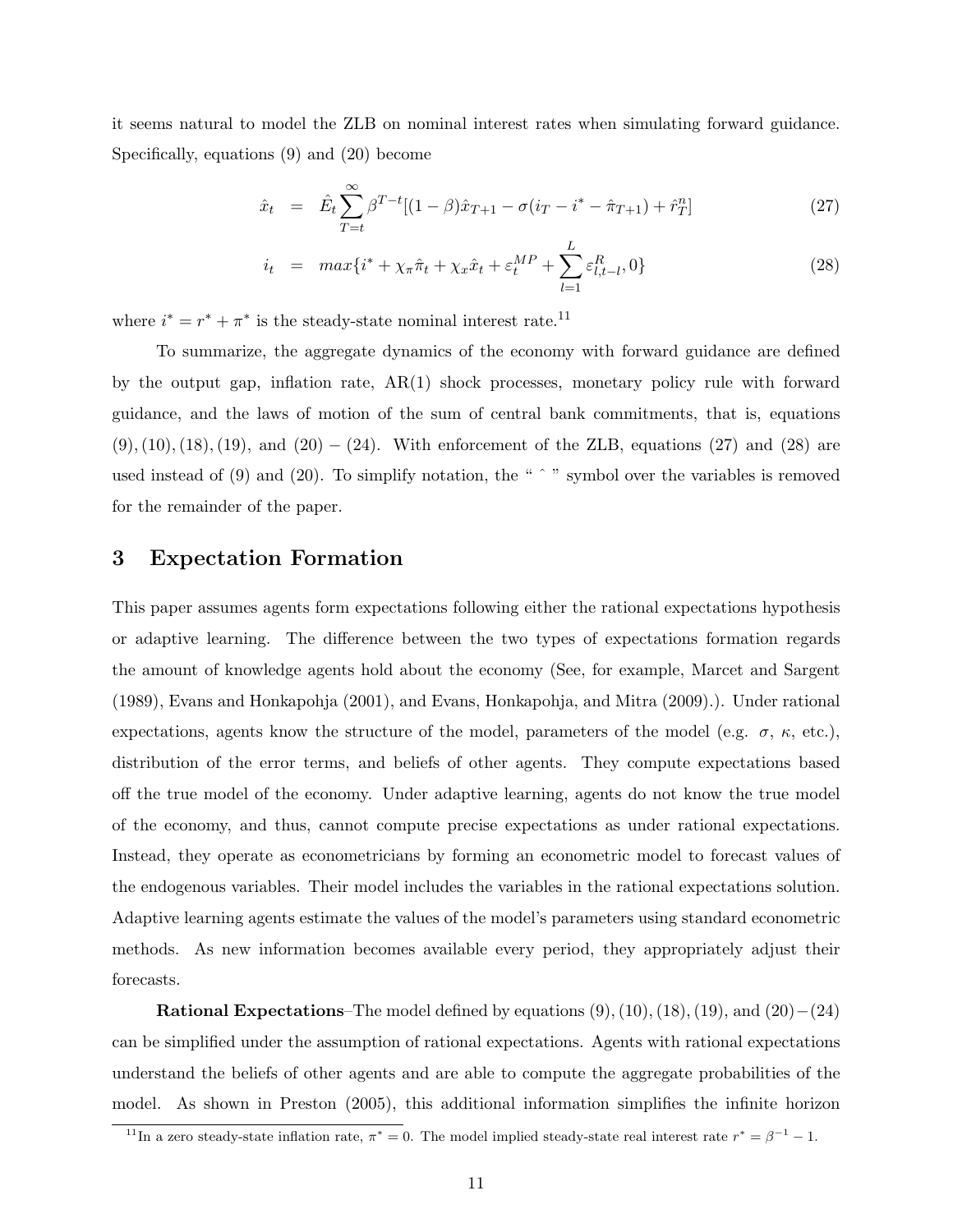model to the "benchmark" one step ahead New Keynesian model. Specifically, equations (9) and (18) become

$$
x_t = E_t x_{t+1} - \sigma(i_t - E_t \pi_{t+1}) + r_t^n \tag{29}
$$

$$
\pi_t = \beta E_t \pi_{t+1} + \kappa x_t + \mu_t \tag{30}
$$

The model with rational expectations can be solved using standard techniques, such as one suggested by Sims (2002). The model can be written in general state-space form as suggested by Sims (2002). This form is defined as

$$
\widetilde{\Gamma}_0 \widetilde{Y}_t = C + \widetilde{\Gamma}_1 \widetilde{Y}_{t-1} + \widetilde{\Gamma}_2 \widetilde{\epsilon}_t + \widetilde{\Gamma}_3 \zeta_t \tag{31}
$$

where

$$
\widetilde{Y}_t = [x_t, \pi_t, i_t, r_t^n, \mu_t, v_{1,t}, v_{2,t}, \dots, v_{L,t}, E_t x_{t+1}, E_t \pi_{t+1}]'
$$
\n(32)

$$
\tilde{\epsilon}_t = [\varepsilon_t^n, \varepsilon_t^\mu, \varepsilon_t^{MP}, \varepsilon_{1,t}^R, \varepsilon_{2,t}^R, \dots, \varepsilon_{L,t}^R]^{'}
$$
\n(33)

C defines a vector of constants of required dimensions.  $\zeta_t$  defines the vector of expectational errors (e.g.  $\zeta_t^{\pi} = \pi_t - E_{t-1}\pi_t$ ) of required dimensions. Using standard techniques to solve the model with rational expectations (e.g. Sims [2002]) and the parameter values in Table 1, the solution to the system under rational expectations is

$$
\widetilde{Y}_t = \widetilde{C} + \xi_1 \widetilde{Y}_{t-1} + \xi_2 \widetilde{\epsilon}_t \tag{34}
$$

where the matrices  $\tilde{C}$ ,  $\xi_1$ , and  $\xi_2$  are defined in Appendix  $A$ .<sup>12</sup>

Adaptive Learning–In order to evaluate the expectations in equations (9) and (18) under adaptive learning, agents act as econometricians by forming a model based on variables that appear in the rational expectations solution and estimate the coefficients. This model is labeled the "Perceived Law of Motion" (PLM) and is constructed from the minimum state variable (MSV) solution that exists under rational expectations.<sup>13</sup> The PLM is defined as

$$
Y_t = a + bv_t + cw_t + dv_{1,t-1} + \varepsilon_t \tag{35}
$$

where

$$
Y_t = [x_t, \pi_t, i_t]'
$$
\n(36)

$$
v_t = [v_{1,t}, v_{2,t}, ..., v_{L,t}]'
$$
\n(37)

<sup>12</sup>Discussion of the parameter values can be found in Table 1 in Section 4.1.

<sup>&</sup>lt;sup>13</sup>This paper focuses on a version of the model that is determinate so that the PLM is based on the unique nonexplosive rational expectations equilibrium. The parameter values in Table 1 verify that the rational expectations solution is determinate.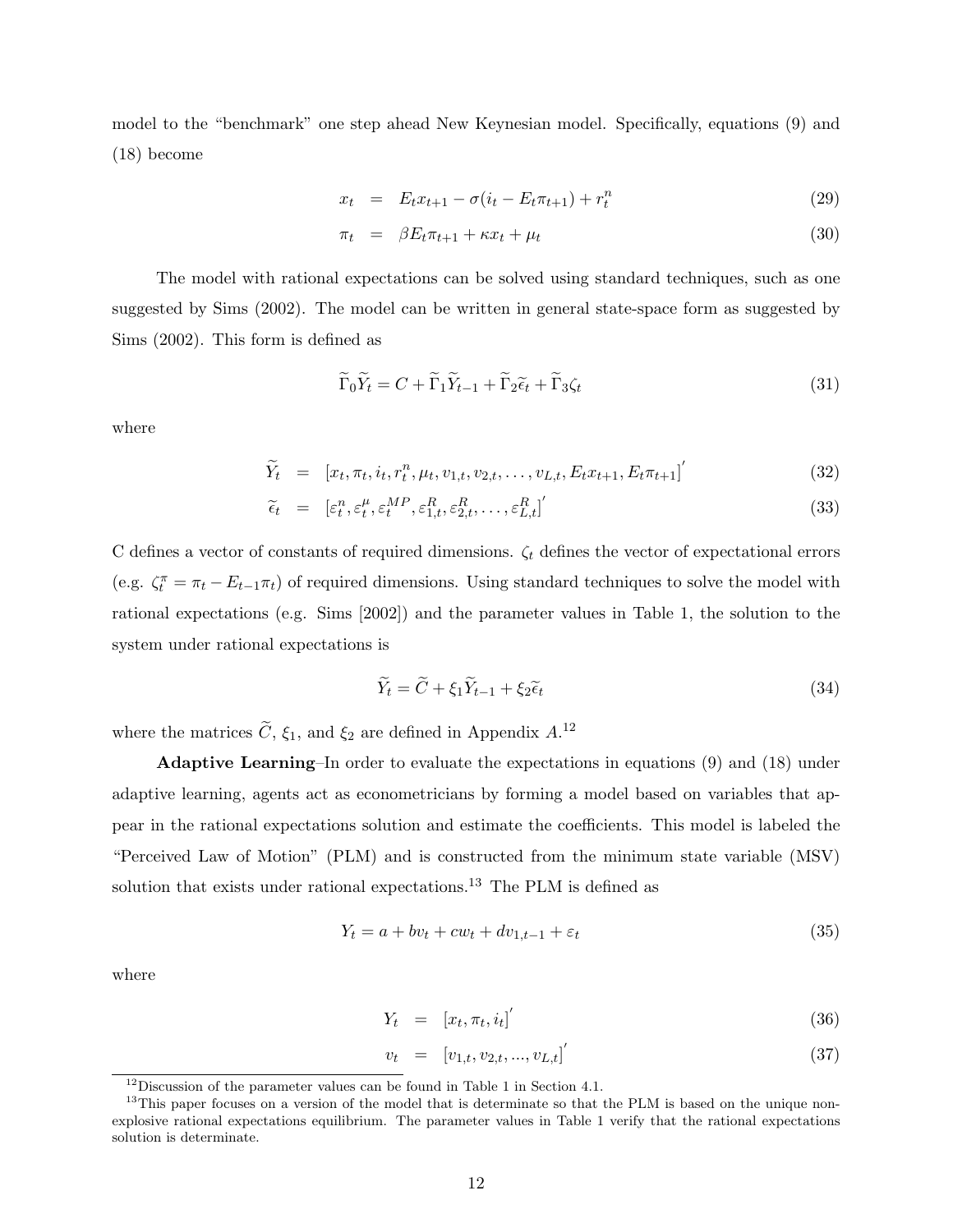The vector  $w_t = [r_t^n, \mu_t]'$  is defined by

$$
w_t = \tilde{\phi} w_{t-1} + \bar{\varepsilon}_t \tag{38}
$$

where

$$
\widetilde{\phi} = \begin{bmatrix} \rho_n & 0 \\ 0 & \rho_\mu \end{bmatrix} \tag{39}
$$

$$
\bar{\varepsilon}_t = \left[ \varepsilon_t^n, \varepsilon_t^\mu \right]'
$$
\n(40)

By rewriting equations  $(21) - (24)$ , the vector  $v_t$  becomes

$$
v_t = \Phi v_{t-1} + \eta_t \tag{41}
$$

where

$$
\eta_t = \left[ \varepsilon_{1,t}^R, \dots, \varepsilon_{L,t}^R \right]'
$$
\n(42)

and  $\Phi$  is an  $L \times L$  matrix given by

$$
\Phi = \begin{bmatrix} 0 & 1 & 0 & 0 & \dots & 0 & 0 \\ 0 & 0 & 1 & 0 & \dots & 0 & 0 \\ 0 & 0 & 0 & 1 & \dots & 0 & 0 \\ \vdots & & & & \ddots & \vdots \\ 0 & 0 & 0 & 0 & \dots & 1 & 0 \\ 0 & 0 & 0 & 0 & \dots & 0 & 1 \\ 0 & 0 & 0 & 0 & \dots & 0 & 0 \end{bmatrix}
$$
(43)

a, b, c, and d are unknown coefficient matrices of appropriate dimensions that agents estimate and learn about over time.<sup>14</sup> Furthermore, the addition of  $v_{1,t-1}$  is a necessary component of the PLM since it is present in the rational expectations solution shown in Appendix A and not contained in the vector  $v_t$ <sup>15</sup>

An important component of adaptive learning models regards the information available to agents when they form expectations. In this paper, adaptive learning agents are assumed to know the values of the regressors in the PLM and previous period's coefficient estimates when forming beliefs about the future. They update their parameter estimates at the end of the period. This assumption avoids the simultaneous determination of current period coefficient estimates and

 $14$ In the PLM, the time subscript is left off the coefficients to emphasize that adaptive learning agents believe current period forecasts are optimal and do not take into account they will be updating their beliefs every period. However, as will be described later, the PLM coefficients will evolve over time.

<sup>&</sup>lt;sup>15</sup>Since this paper restricts attention to fundamentals solutions and  $Y_{t-1}$  does not appear in equations (9), (18), and (20), the PLM does not contain  $Y_{t-1}$ .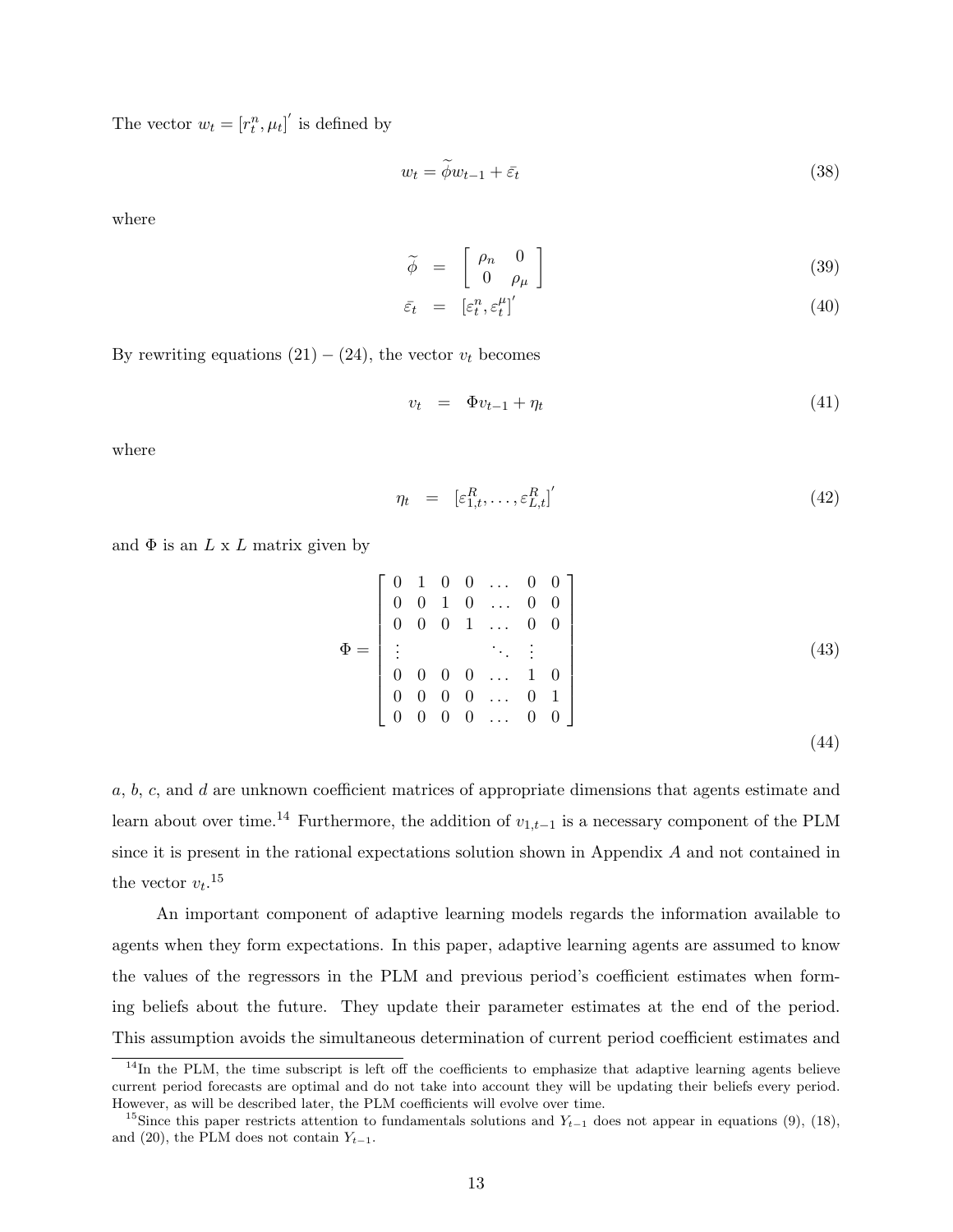endogenous variables when forming expectations and making optimal decisions.<sup>16</sup> The *i.i.d.* monetary policy shock is also assumed to be unobserved.<sup>17</sup> Furthermore, the following is the timeline of events:

- 1. At the beginning of period  $t, v_t$ , and  $w_t$  are observed by the agents and added to their information set.
- 2. Agents use  $v_t$ ,  $w_t$ , and  $v_{1,t-1}$  as well as previous period's estimates (i.e.  $a_{t-1}$ ,  $b_{t-1}$ ,  $c_{t-1}$ , and  $d_{t-1}$ ) to form expectations about the future.
- 3.  $Y_t$  is realized.
- 4. In order to update their parameter estimates, agents compute a least squares regression of  $Y_t$ on 1,  $v_t$ ,  $w_t$ , and  $v_{1,t-1}$ .

Agents update their parameter estimates of the PLM by following the recursive least squares (RLS) formula

$$
\phi_t = \phi_{t-1} + \tau_t R_t^{-1} z_t (Y_t - \phi_{t-1}' z_t)'
$$
\n(45)

$$
R_t = R_{t-1} + \tau_t (z_t z_t' - R_{t-1}) \tag{46}
$$

where  $\phi = (a, b, c, d)'$  contains the PLM coefficients to be estimated.  $R_t$  defines the precision matrix of the regressors in the PLM  $z_t \equiv [1, v_t, w_t, v_{1,t-1}]'$ .  $\tau_t$  is known as the "gain" parameter and controls the response of  $\phi_t$  to new information. The last expression in equation (45) defines the recent prediction error of the endogenous variables.

The gain parameter in equations (45) and (46) can either decrease over time or be fixed at certain values. In the decreasing gain or RLS case,  $\tau_t = t^{-1}$  and past observations are equally weighted. Evans and Honkapohja (2001) explain that as  $t \to \infty$  the coefficients in the PLM converge to the rational expectations coefficients with probability one. As is assumed in this current paper, the gain parameter can also be fixed at a certain value. Under this method called discounted or constant gain learning (CGL),  $\tau_t = \bar{\tau}$  and the most recent observations play a larger role when updating agents' coefficients and expectations. Evans and Honkapohja (2001) describe that the coefficients in the PLM converge in distribution to their rational expectations values with a variance that is proportional to the constant gain parameter. CGL may be a more realistic way

<sup>&</sup>lt;sup>16</sup>An alternative is to assume that agents use the coefficient estimates from the current period when forming expectations. This results in expectations and current period parameter estimates determined simultaneously when making optimal decisions.

 $17$ This is similar to Milani (2007).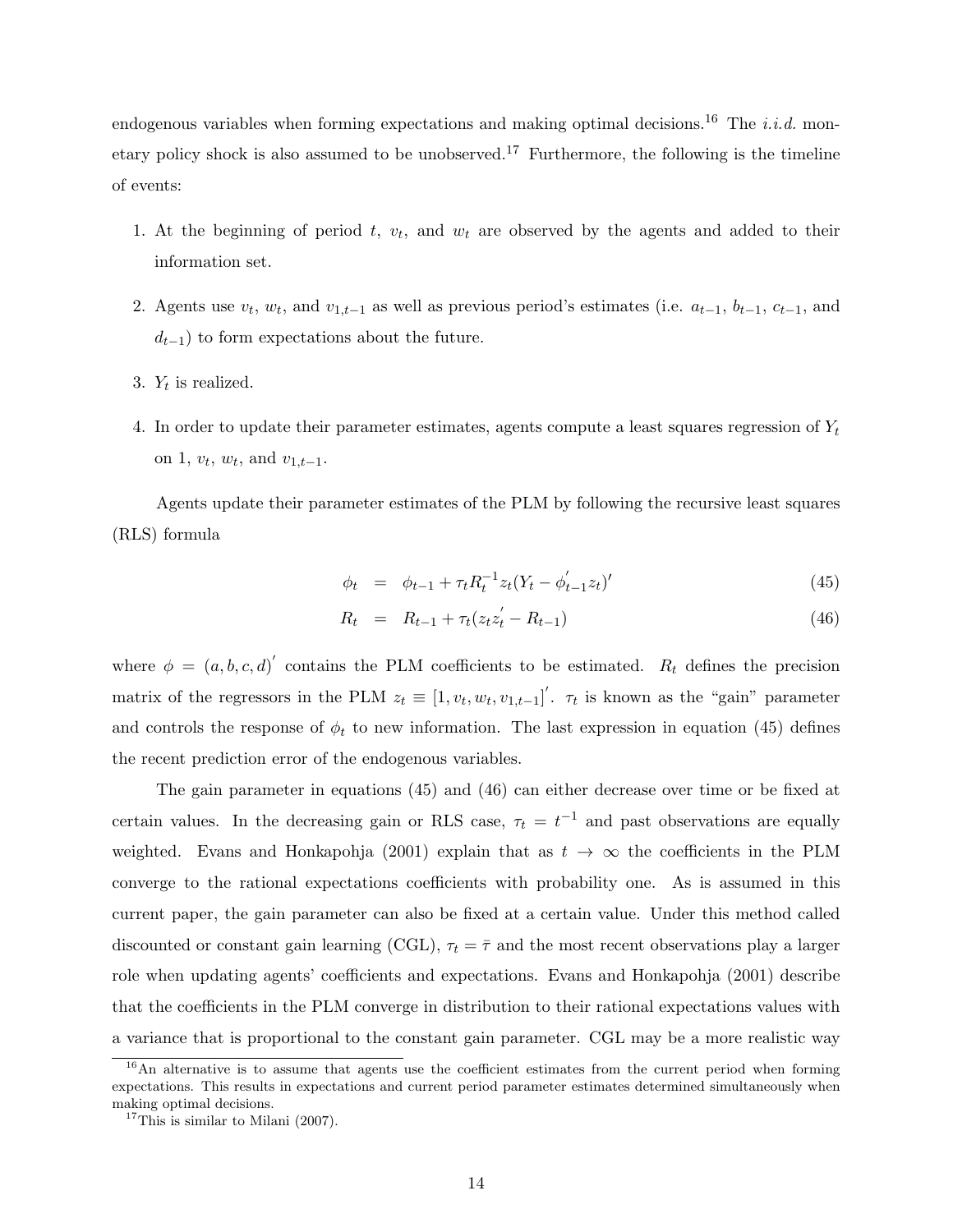to model learning since it allows agents to update their beliefs every period to new information as a real-life econometrician revising his or her forecasts every period.

Agents solve for  $\hat{E}_t Y_{T+1}$  by using equation (35). For any  $T \geq t$ , their expectations infinite periods ahead are given by

$$
\hat{E}_t \sum_{T=t}^{\infty} \beta^{T-t} Y_{T+1} = \hat{E}_t \sum_{T=t}^{\infty} \beta^{T-t} a_{t-1} + \hat{E}_t \sum_{T=t}^{\infty} \beta^{T-t} b_{t-1} v_{T+1} \n+ \hat{E}_t \sum_{T=t}^{\infty} \beta^{T-t} c_{t-1} w_{T+1} + \hat{E}_t \sum_{T=t}^{\infty} \beta^{T-t} d_{t-1} v_{1,T}
$$
\n(47)

$$
\hat{E}_t \sum_{T=t}^{\infty} (\alpha \beta)^{T-t} Y_{T+1} = \hat{E}_t \sum_{T=t}^{\infty} (\alpha \beta)^{T-t} a_{t-1} + \hat{E}_t \sum_{T=t}^{\infty} (\alpha \beta)^{T-t} b_{t-1} v_{T+1} \n+ \hat{E}_t \sum_{T=t}^{\infty} (\alpha \beta)^{T-t} c_{t-1} w_{T+1} + \hat{E}_t \sum_{T=t}^{\infty} (\alpha \beta)^{T-t} d_{t-1} v_{1,T}
$$
\n(48)

By noting the geometric sums and expectations of  $v_t$  twelve periods ahead or greater equal the zero vector, equations (49) and (50) simplify to equal

$$
\hat{E}_t \sum_{T=t}^{\infty} \beta^{T-t} Y_{T+1} = (1 - \beta)^{-1} a_{t-1} + b_{t-1} \Phi (I_L - \beta \Phi)^{-1} (I_L - (\beta \Phi)^{11}) v_t \n+ c_{t-1} (I_2 - \beta \widetilde{\phi})^{-1} \widetilde{\phi} w_t + d_{t-1} [1, \beta, \beta^2, \dots, \beta^{11}] v_t
$$
\n(49)

$$
\hat{E}_t \sum_{T=t}^{\infty} (\alpha \beta)^{T-t} Y_{T+1} = (1 - \alpha \beta)^{-1} a_{t-1} + b_{t-1} \Phi (I_L - \alpha \beta \Phi)^{-1} (I_L - (\alpha \beta \Phi)^{11}) v_t \n+ c_{t-1} (I_2 - \alpha \beta \widetilde{\phi})^{-1} \widetilde{\phi} w_t + d_{t-1} [1, \alpha \beta, (\alpha \beta)^2, \dots, (\alpha \beta)^{11}] v_t
$$
\n(50)

Equations  $(49)$  and  $(50)$  are substituted into equations  $(9)$  and  $(18)$  to give

$$
Y_t = \Gamma_0(\phi_{t-1}) + \Gamma_1(\phi_{t-1})Y_{t-1} + \Gamma_2(\phi_{t-1})v_t + \Gamma_3(\phi_{t-1})\tilde{w}_t
$$
\n(51)

where

$$
\widetilde{w}_t = [w_t, \varepsilon_t^{MP}]' \tag{52}
$$

Equation (51) is called the "Actual Law of Motion" (ALM) and describes the actual evolution of the endogenous variables implied by the PLM (35).

## 4 Results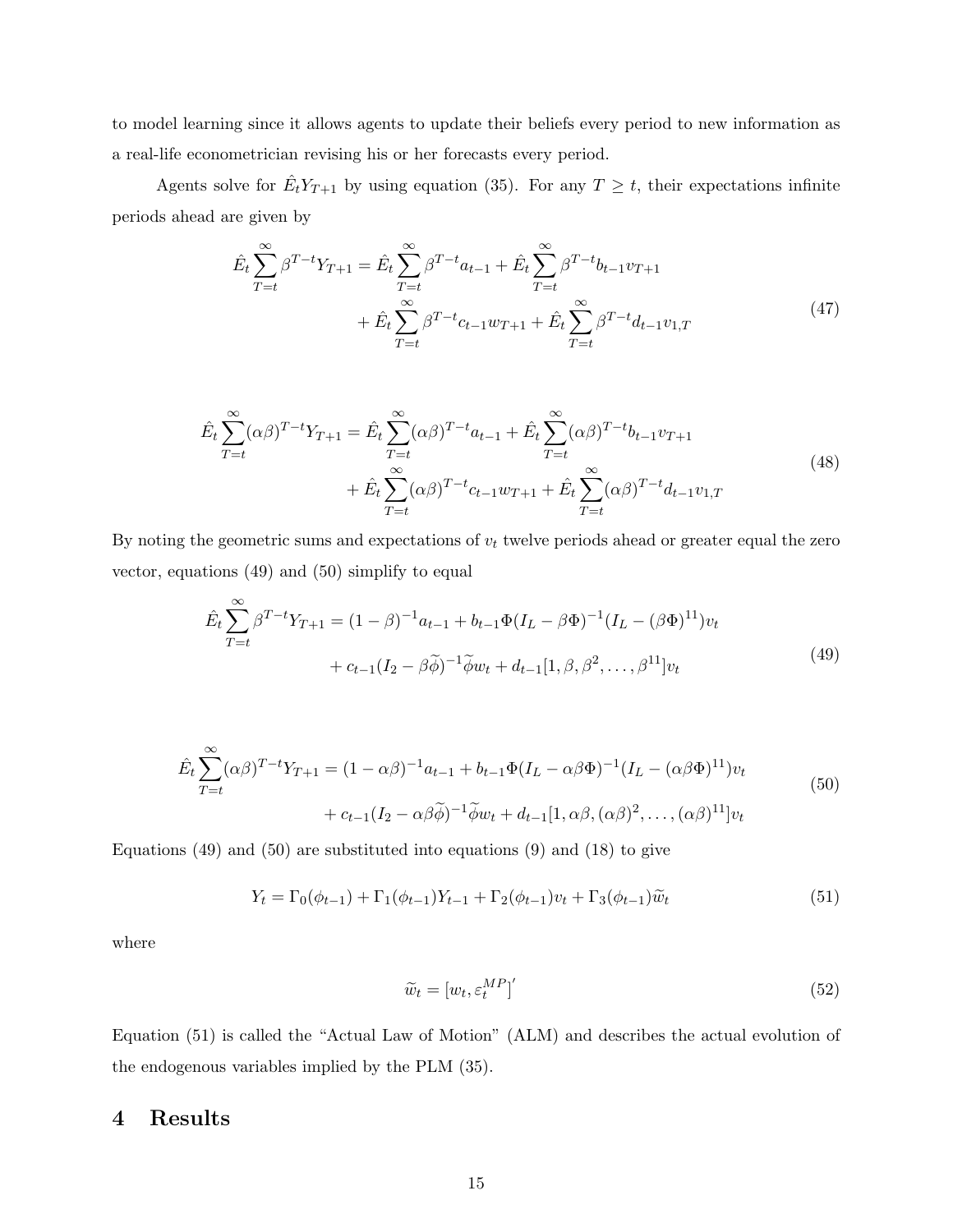#### 4.1 Parameterization

This section details the calibration values for the model's parameters, which are shown in Table 1. The discount rate,  $\beta$ , is set to equal 0.99 which is a common value found in the literature. The parameter representing the intertemporal elasticity of substitution is fixed at one. This value has been assumed a priori in Smets and Wouters (2003).  $\kappa$  is set to equal 0.1. This number roughly corresponds to a high degree of price stickiness,  $\alpha$ , found in empirical work by Klenow and Malin (2010), a value of  $\omega$  found in Giannoni and Woodford (2004), and a value of  $\theta$  found in the literature (e.g. Gertler and Karadi [2011]). Monetary policy positively responds to the output gap, and positively adjusts at more than a one-to-one rate to the inflation rate.  $\chi_x = 0.125$  follows from Branch and Evans (2013). The value of  $\chi_{\pi}$  closely follows empirical adaptive learning work by Milani (2007). The structural disturbances are not assumed to exhibit high persistence. The distribution of the white noise shocks is not assumed to be highly dispersed. There also is no covariance between the structural shocks.

The current paper examines results for the CGL case. In regards to choosing the CGL parameter  $\bar{\tau}$ , this paper uses 0.02. This choice is close to the results used in the literature, such as Orphanides and Williams (2005), Milani (2007), and Branch and Evans (2006). For robustness, the current methodology also examines the results under different values of  $\bar{\tau}$ .

The value for the length of the forward guidance horizon  $L$  is chosen to match time-contingent forward guidance by the Federal Reserve. This is based off the FOMC September 2012 statement:"the Committee also decided today to keep the target range for the federal funds rate at 0 to 1/4 percent and currently anticipates that exceptionally low levels for the federal funds rate are likely to be warranted at least through mid-2015." This announcement was one of the last FOMC statements to exclusively use time-contingent forward guidance language. By taking "mid-2015" to be at most the end of the third quarter of 2015, the number of quarters from September 2012 to "mid-2015" is twelve. Thus,  $L = 12$ .

#### 4.2 Normal Economic Times

#### 4.2.1 Impulse Responses

In this section, impulse responses of the output gap and inflation rate to negative one unit monetary policy and forward guidance shocks under different expectation assumptions are examined in Figures 1 and 2.<sup>18</sup> The forward guidance shocks are the anticipated shocks found in equations (21) - (24). Since equation (51) exhibits a nonlinear structure, standard linear techniques to compute

<sup>&</sup>lt;sup>18</sup>A projection facility is utilized to ensure beliefs are not explosive.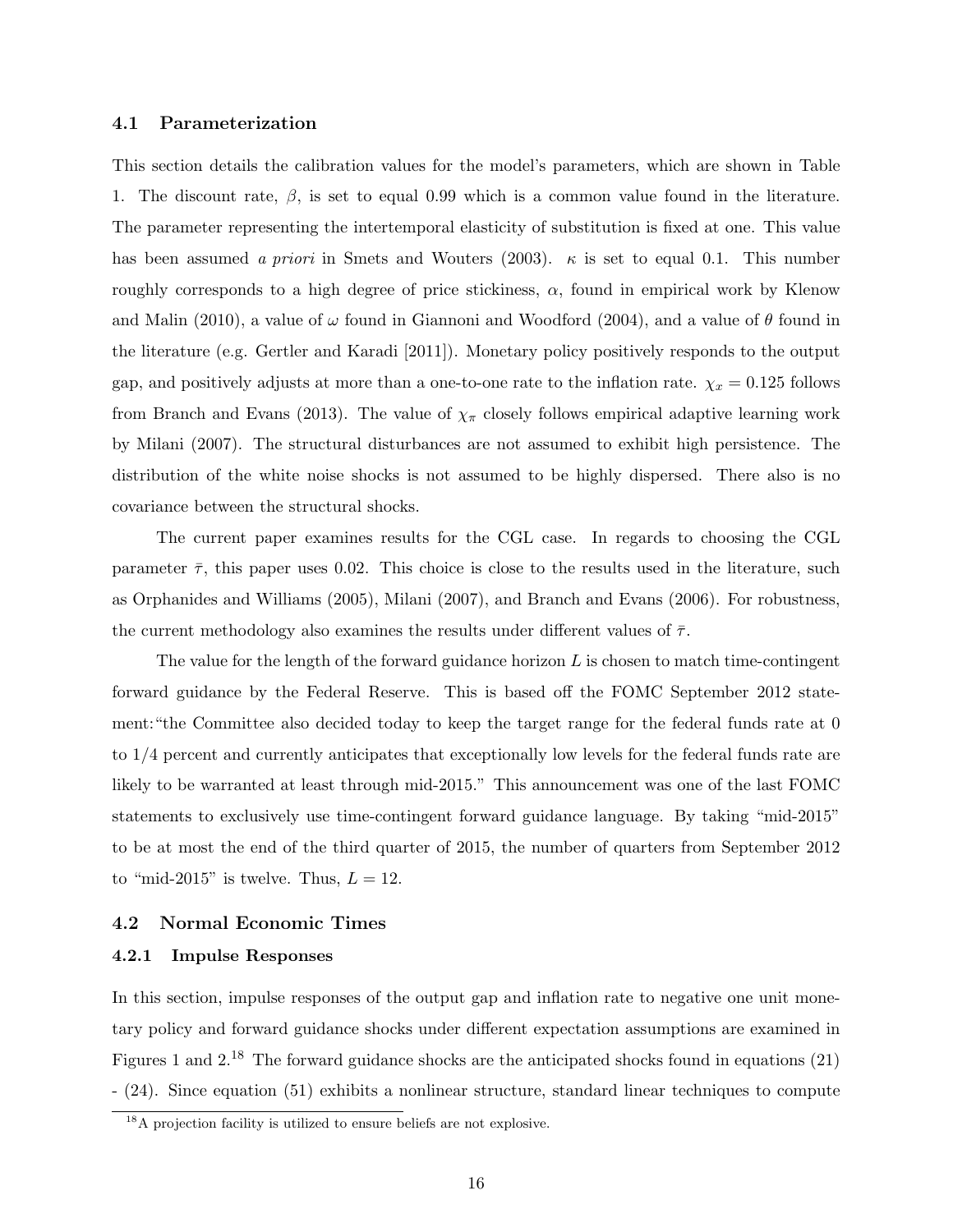|                 | Description                  | Value |
|-----------------|------------------------------|-------|
| $\sigma$        | <b>IES</b>                   | 1     |
| β               | Discount Factor              | 0.99  |
| $\kappa$        | Function of Price Stickiness | 0.1   |
| $\alpha$        | Price Stickiness             | 0.75  |
| $\chi_{\pi}$    | Feedback Inflation           | 1.4   |
| $\chi_x$        | Feedback Output Gap          | 0.125 |
| $\rho_n$        | Autoregressive Demand        | 0.5   |
| $\rho_\mu$      | Autoregressive Cost-Push     | 0.5   |
| $\sigma_n$      | Demand Shock                 | 0.001 |
| $\sigma_{\mu}$  | Cost-Push Shock              | 0.001 |
| $\sigma_i$      | M.P Shock                    | 0.001 |
| $\sigma_{1,i}$  | 1 Period Ahead FG Shock      | 0.001 |
| $\sigma_{2,i}$  | 2 Period Ahead FG Shock      | 0.001 |
| $\sigma_{3,i}$  | 3 Period Ahead FG Shock      | 0.001 |
| $\sigma_{4,i}$  | 4 Period Ahead FG Shock      | 0.001 |
| $\sigma_{5,i}$  | 5 Period Ahead FG Shock      | 0.001 |
| $\sigma_{6,i}$  | 6 Period Ahead FG Shock      | 0.001 |
| $\sigma_{7,i}$  | 7 Period Ahead FG Shock      | 0.001 |
| $\sigma_{8,i}$  | 8 Period Ahead FG Shock      | 0.001 |
| $\sigma_{9,i}$  | 9 Period Ahead FG Shock      | 0.001 |
| $\sigma_{10,i}$ | 10 Period Ahead FG Shock     | 0.001 |
| $\sigma_{11,i}$ | 11 Period Ahead FG Shock     | 0.001 |
| $\sigma_{12,i}$ | 12 Period Ahead FG Shock     | 0.001 |
| L               | FG Horizon                   | 12    |
| $\bar{\tau}$    | $_{\rm CGL}$                 | 0.02  |

Table 1: Parameter Values

Note: FG stands for forward guidance.

impulse responses under adaptive learning do not apply. To remedy this situation, this paper follows Eusepi and Preston (2011) by proceeding in the following manner. The model is simulated twice for  $T + K$  periods, where K is the impulse response function horizon. The impulse responses are calculated starting in period  $T + 1$ .<sup>19</sup> In the first simulation, time period  $T + 1$  includes a negative one unit shock. The K-period impulse response function is given by the difference between the first and second simulations over the final K periods. The process is then repeated for 5, 000 simulations and the mean impulse response across the 5, 000 simulations is calculated to arrive at the final impulse response trajectory. The impulse response function horizon is chosen to be twenty periods, that is,  $K = 20$ .

Impact–As seen in Figures 1 and 2, the initial response of the macroeconomic variables is approximately the same under both adaptive learning and rational expectations. This result is not surprising since Evans and Honkapohja (2001) state that CGL coefficients converge to a Normal

 $19T$  is chosen to be a large number so that the adaptive learning coefficients converge to its stationary distribution.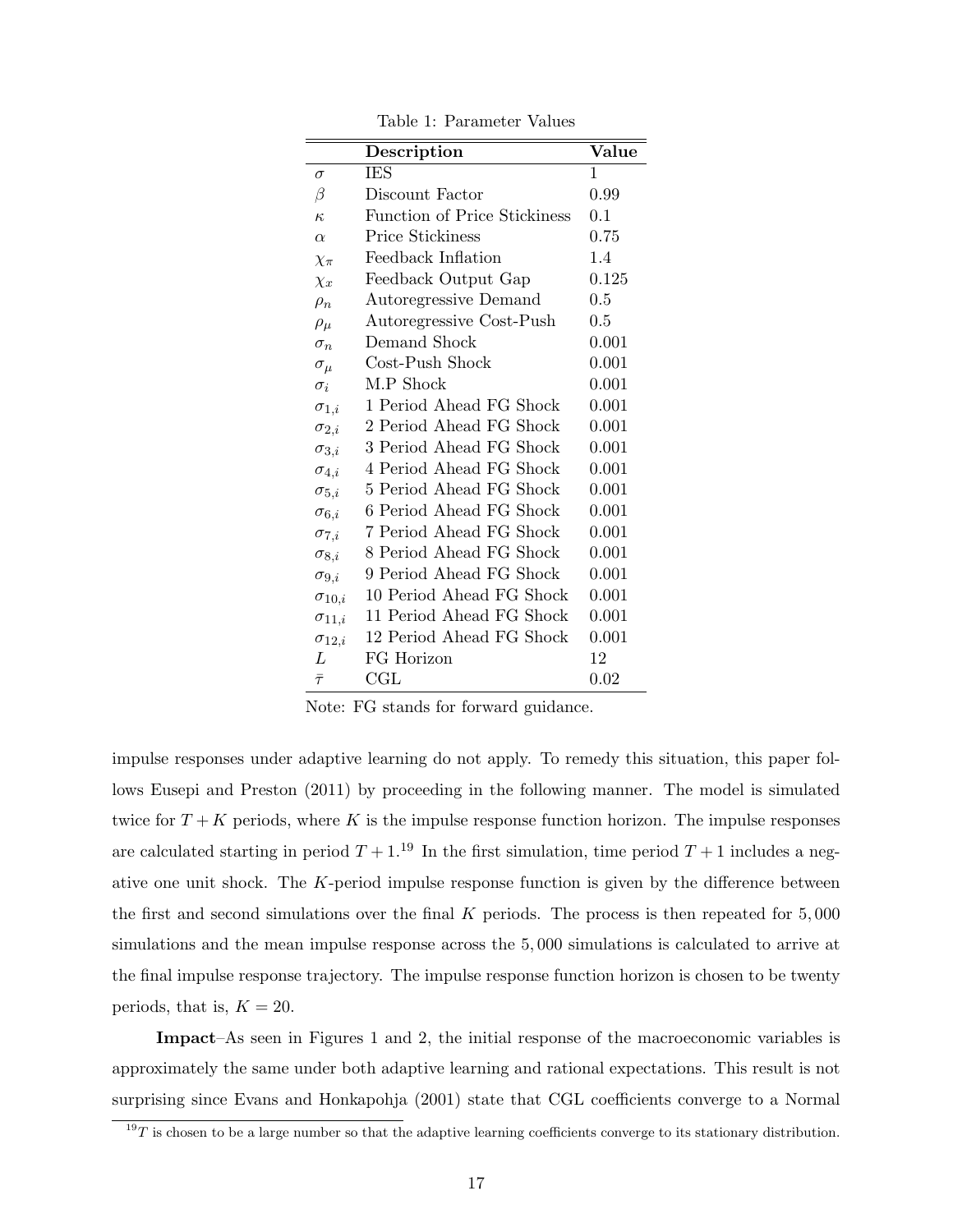

Figure 1: Impulse Responses of Endogenous Variables to Unanticipated and Forward Guidance Shocks. Solid Line: Rational Expectations; Dashed Line: CGL; Dotted Lines: 95% Confidence Bands.

distribution centered around its rational expectations counterparts. Thus, the initial impact under adaptive learning could be greater or less than the initial impact under rational expectations.

After Impact–Figures 1 and 2 also display the impulse responses after the forward guidance announcement is known to agents. From the household's perspective, they must optimally allocate consumption across time based on their expectations of future variables. Since they know that the interest rate will decrease in the future, a household changes its optimal consumption across time and increases current consumption. In addition, firms know they may not be able to change their price in the future regardless of the state of the economy. Thus, they take into account expectations of future variables as seen in equation (18). When the central bank announces that the interest rate will increase in the future, a firm knows that the future output gap and inflation will be affected, and thus, this action affects current pricing decisions. Furthermore, there exists a larger and more delayed effect on the economy under a forward guidance shock than under an unanticipated monetary policy shock. This result is similar to Milani and Treadwell (2012).

The impulse responses show that adaptive learning agents fail to understand the precise effect an announcement to lower the future interest rate will have on the economy. Adaptive learning agents know the forward guidance announcement announced by the central bank. However, since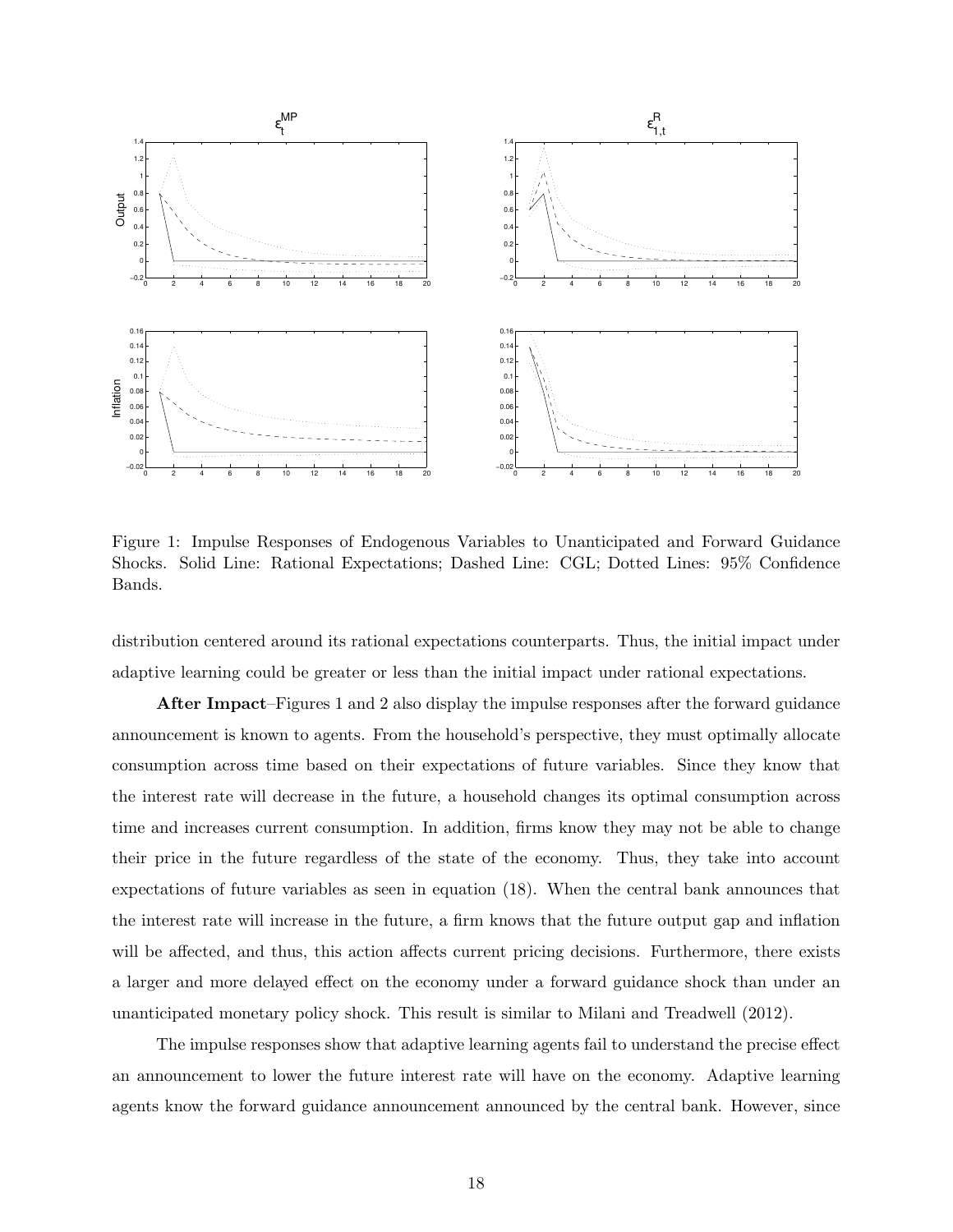

Figure 2: Impulse Responses of Endogenous Variables to Forward Guidance Shocks. Solid Line: Rational Expectations; Dashed Line: CGL; Dotted Lines: 95% Confidence Bands.

they do not understand the precise effect this shock will have on the economy, adaptive learning agents are continually readjusting their forecasts each period causing the impulse responses to exhibit more persistence than under rational expectations. In addition, when the forward guidance shock has been realized upon the economy, there exists a greater substitution effect under adaptive learning than rational expectations. Adaptive learning agents substitute into more consumption than rational expectations agents. The former agents overshoot their rational expectations counterparts. This conclusion occurs because rational expectations agents precisely know how the anticipated changes in monetary policy will affect the endogenous variables at later dates. However, adaptive learning agents imprecisely understand how a commitment to lower the future interest rate will have on the economy since they do not know the true model of the economy.

After Shock Realized–The impulse response graphs of rational expectations and adaptive learning do not follow the same path after the shock is realized upon the economy. The impulse responses with rational expectations agents converge quicker to zero percentage deviation from the unshocked series. Rational expectations agents understand that the shock will not occur in the future and they quickly adjust their expectations. However, the impulse responses under adaptive learning exhibit more persistence than the impulse responses under rational expectations. This outcome is present because the dynamics of the impulse responses under adaptive learning are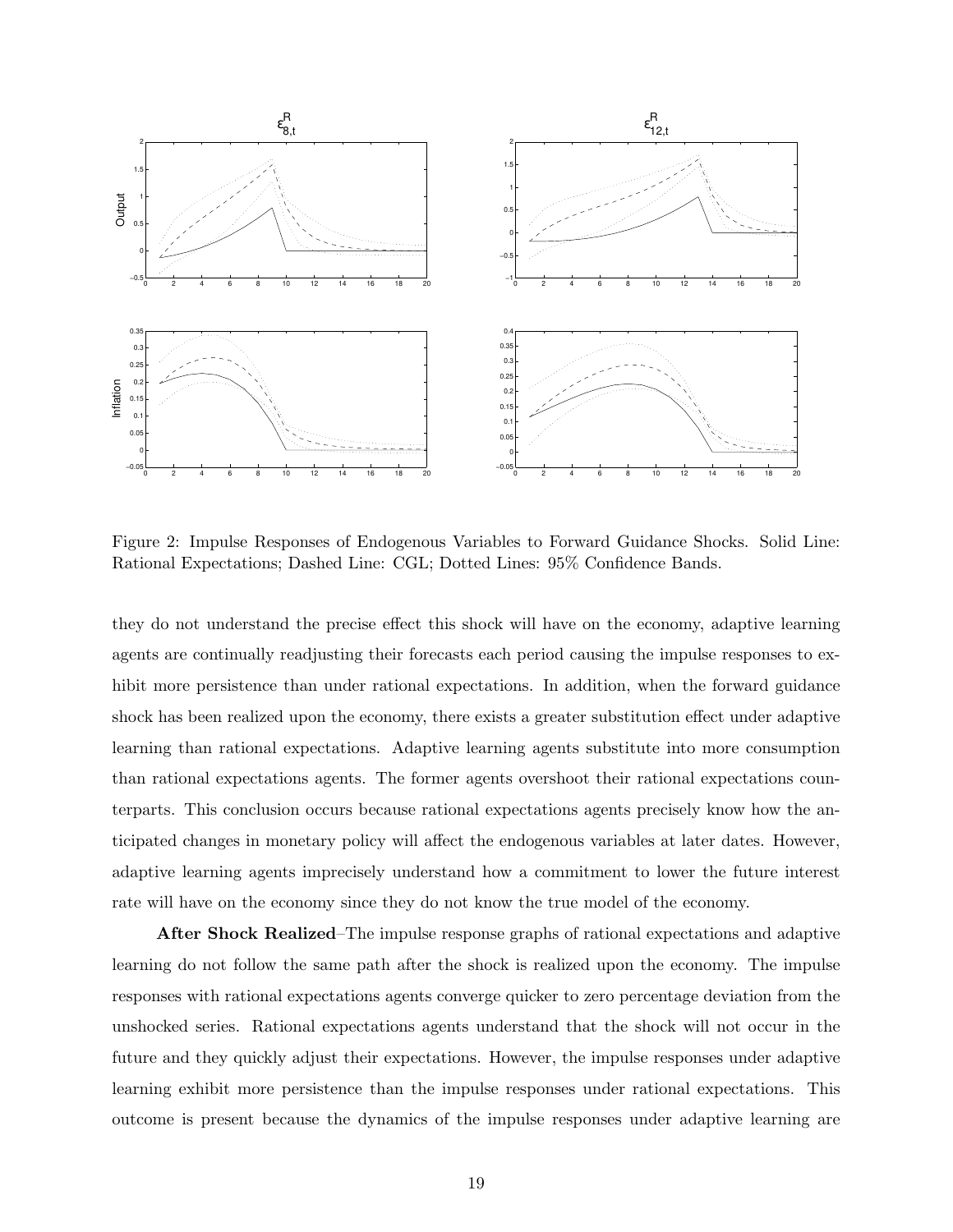driven by adjustments in the beliefs of the agents. Adaptive learning agents revise their estimates of the parameters of the economy each period, while rational expectations agents fully understand the model's parameters. The impulse responses of a conventional monetary policy shock shown in the first column of Figure 1 also display the same difference in persistence.

The results coincide with the literature on adaptive learning. The outcomes match Eggertsson (2008) who found that temporary policy shifts do not have as large of an effect on the economy as permanent policy shifts under the assumption of rational expectations. The persistence results also coincide with Milani (2007) who found that a DSGE model with constant-gain learning generates persistence in the macroeconomic variables.

To summarize, the message from this section is that adaptive learning agents fail to understand the precise effect a forward guidance announcement has on the economy. When the forward guidance shock is known to agents, the output gap and inflation rate under adaptive learning proceed in a different path than under rational expectations. After the shock has been realized, rational expectations agents quickly adjust their expectations to the knowledge that the shock is gone, while adaptive learning agents' beliefs are more persistent. These results are attributed to rational expectations agents precisely understanding the effects forward guidance has on the economy, while the beliefs of adaptive learning agents slowly adjust.

#### 4.2.2 Policy Exercise

The results displayed by the impulse response functions showed that adaptive learning agents failed to understand the precise effects forward guidance has on the economy. This current section shows this conclusion through a different scenario. Specifically, the central bank would like to keep the interest rate fixed at a certain level  $\overline{i}$  for  $L + 1$  periods. The experiment is described next and is motivated by the policy exercise described in Del Negro et al. (2012).

Suppose at the beginning of period  $T$ , the central bank implements forward guidance such that the interest rate will be fixed at  $\bar{i} = 0$  in period T and L periods into the future. This announcement corresponds to an unanticipated shock in period  $T$  and news about the future interest rate  $1, 2, \ldots, L$  periods into the future. In this scenario, the monetary policymaker's job is to choose  $\varepsilon_T^{MP}$  and  $\eta_T = [\varepsilon_{1,T}^R, \ldots, \varepsilon_{L,T}^R]'$  such that the interest rate in periods T to  $T + L$ equals  $\overline{i}$ . The central bank also believes that agents hold rational expectations, which is a common assumption in macroeconomic literature. To show that adaptive learning agents respond differently to the same forward guidance information, the adaptive learning agents are given the same guidance on the interest rate as under rational expectations. Furthermore, the exercise is assumed to start in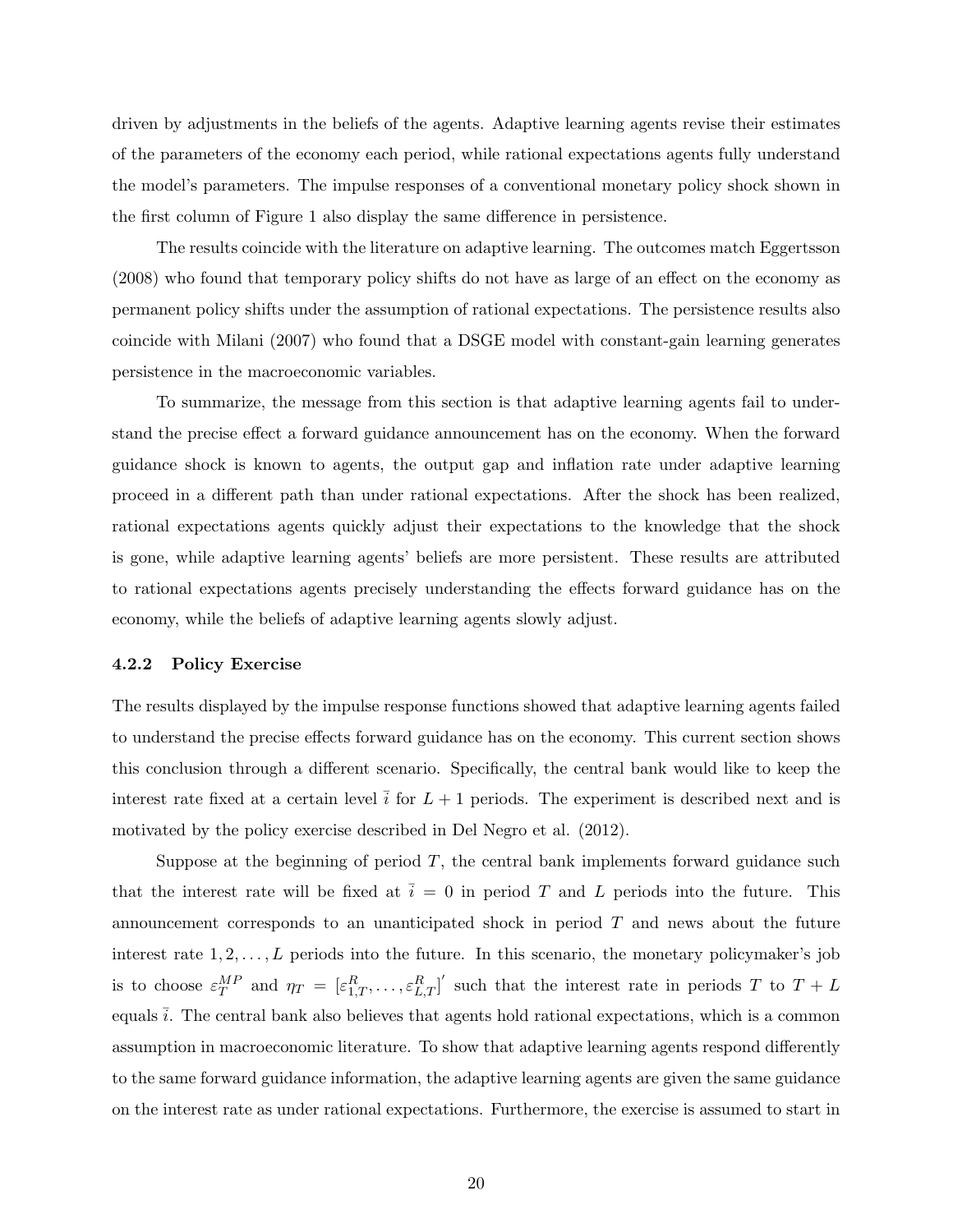period  $T^{20}$  The model is then simulated from T to the end of the forward guidance horizon  $T + L$ . The process is then repeated 5, 000 times and the mean across the 5, 000 simulations is calculated.

This policy exercise also assumes that the central bank is committed to its goal of  $\overline{i}$  every period during the forward guidance horizon. Rational expectations agents precisely understand the central bank's guidance, and thus, the interest rate each period implied by rational expectations equals  $\overline{i}$ . Since the adaptive learning process is different than rational expectations, the same forward guidance will not give a model implied  $\overline{i}$  during the forward guidance horizon. To model a commitment to  $\bar{i} = 0$ , the central bank chooses  $\varepsilon_t^{MP}$  each period over the forward guidance horizon to ensure the interest rate equals  $\bar{i}$ .<sup>21</sup>

Figure 3 compares the dynamics under rational expectations and adaptive learning for the output gap and inflation. The values of the output gap and inflation during the forward guidance horizon are averaged across simulations. The solid line represents rational expectations while the dashed line line displays the adaptive learning path. Under both expectations assumptions, forward guidance has an obvious stimulative effect on impact. Since interest rates are lowered, the output gap and inflation increase. As time elapses and the forward guidance horizon draws to an end, the stimulative effects of this central bank policy fade away. In addition, since adaptive learning agents' beliefs are distributed around its rational expectations counterparts, the initial effect is approximately the same under both series. However, the effect under adaptive learning could vary from rational expectations depending on adaptive learning agents' beliefs used at time T to forecast future variables.

Figure 3 also shows that adaptive learning agents fail to understand how the same forward guidance commitments made under rational expectations will impact the economy under learning. This results in larger variation in both the output gap and inflation and a slower speed back to long-run equilibrium under adaptive learning than under rational expectations. The adaptive learning agents observe the unanticipated lowering of the interest rate in period T. In the next period, they adjust their expectations of the output gap and inflation upwards due to this previous information. The adaptive learning path then continues at a downward path quicker than under rational expectations. Furthermore, the effect from central bank forward guidance results in more pessimism under adaptive learning than under rational expectations at longer horizons. By having only partial information about the true model of the economy, adaptive learning agents fail to foresee the precise positive impact the forward guidance information has on the dynamics of the

 $^{20}T$  is chosen to be a large number so that the adaptive learning coefficients converge to its stationary distribution.

<sup>&</sup>lt;sup>21</sup>This adjustment seems fair since agents' expectations in real life about the future interest rate might not respond as exactly as the central bank would want, and thus, the interest rate might not equal a model implied  $\overline{i}$ .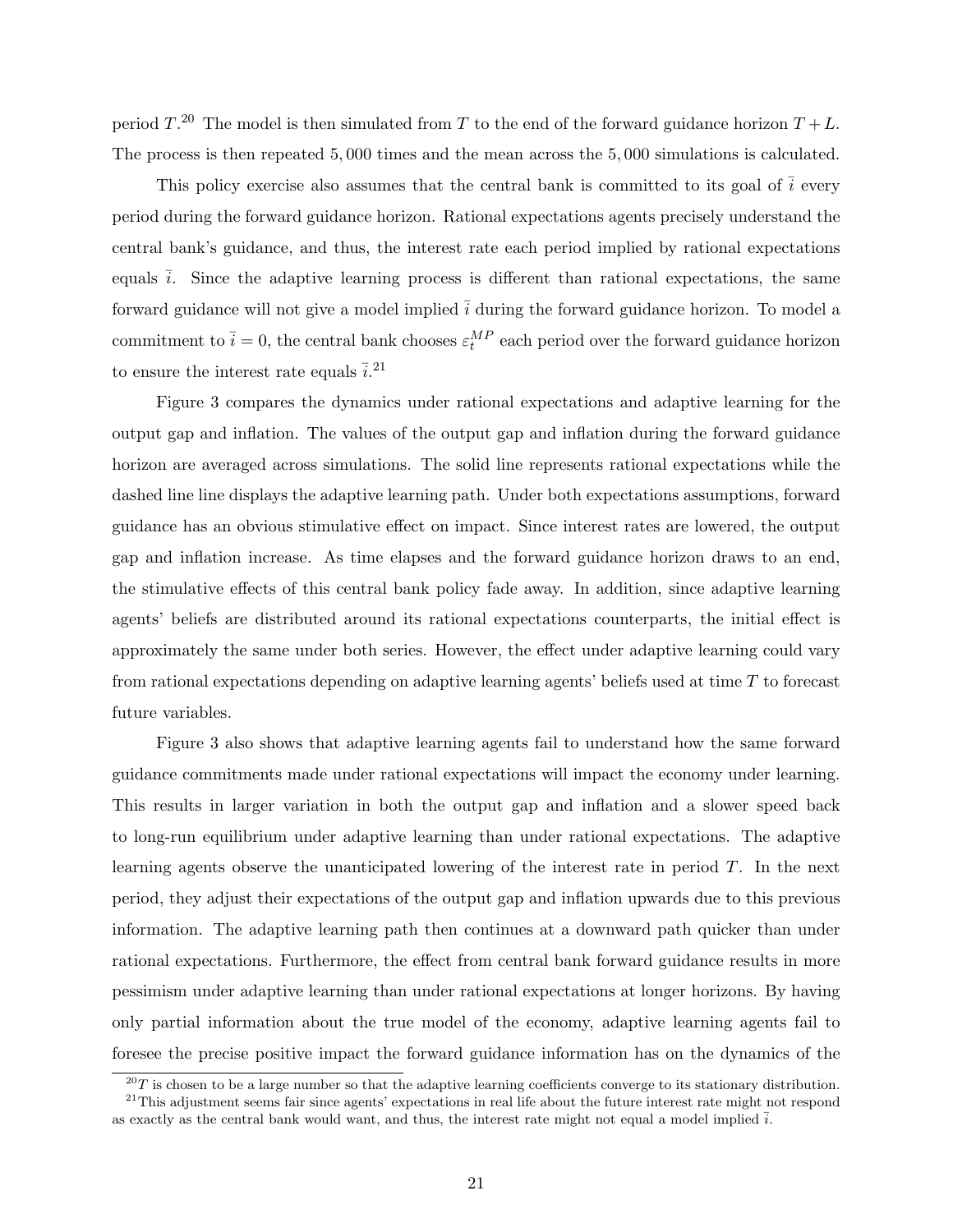

Figure 3: Dynamics of the Output Gap and Inflation in Response to Forward Guidance. Solid Line: Rational Expectations; Dashed Line: CGL; Dotted Lines: 95% Confidence Bands.

output gap and inflation. Thus, this aspect leads to a period of undershooting on the part of adaptive learning agents. The output gap and inflation under adaptive learning fall short of the paths of rational expectations at longer horizons. Rational expectations agents, however, precisely understand the effects of forward guidance on the output gap and inflation. They understand the stimulative effect forward guidance has on the economy, and thus, the output gap and inflation is higher than under adaptive learning over this latter period.

The source of this difference between the two paths regards the assumptions made under rational expectations and adaptive learning. The rational expectations agents know the true model and aggregate probabilities. They can infer the precise effect forward guidance has on the economy. However, the expectations of adaptive learning agents do not respond in the same way. Adaptive learning agents do not know the true model of the economy, and thus, cannot infer the proper aggregate probabilities and expectations. Even though they know the changes in the future path of interest rates implemented by the central bank, adaptive learning agents imprecisely understand how that guidance impacts the economy. Since they readjust their forecasts each period, adaptive learning agents overshoot and undershoot the paths implied by rational expectations. Moreover, this result shows a consequence of the decision of monetary policymakers. If the central bank assumes agents have rational expectations, which is standard in the macroeconomic literature, the predicted outcomes seem to be misleading. The more realistic assumption of adaptive learning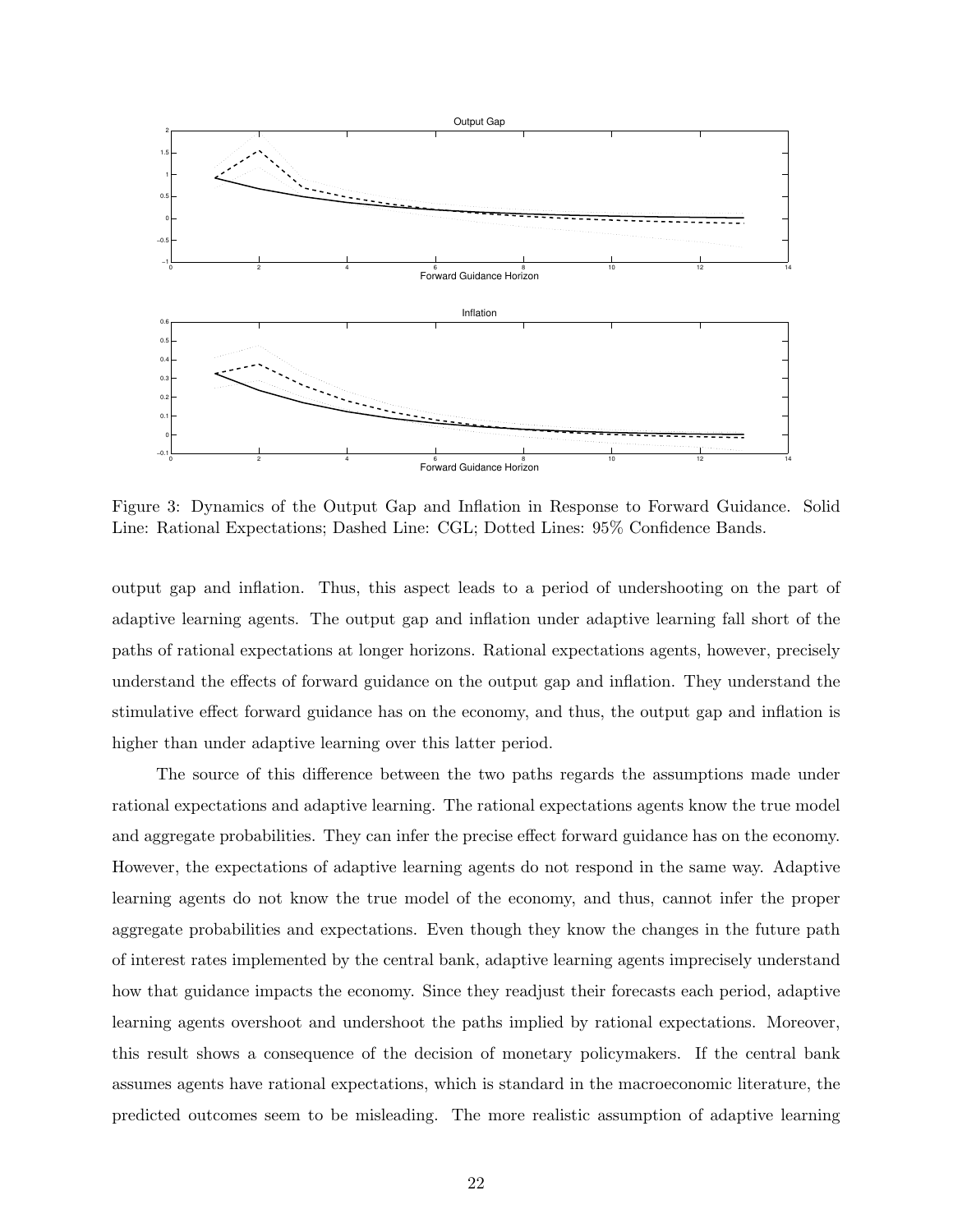displays a different path than what would occur under rational expectations.

#### 4.3 Economic Crisis

In response to the 2007-2009 Great Recession, forward guidance was implemented by central banks around the world. With that event in mind, this section builds upon the previous subsection's exercise by considering forward guidance during an economic recession. The economy is assumed to start in period T, that is, after a period of economic stability (corresponding to say the period before the recent Great Recession).<sup>22</sup> The model is then simulated from T to the end of the forward guidance horizon  $T + L$ . As in the previous subsection, the central bank implements forward guidance by choosing the unanticipated monetary policy and anticipated forward guidance shocks such that the nominal interest rate equals zero from periods  $T$  to  $T + L$ . To capture features from the recent Great Recession, a large negative demand shock impacts the economy in period T, and causes a recession. A sequence of five more negative demand shocks follows so that the recession lasts six periods.<sup>23</sup> In the following periods, the shocks are drawn from a normal distribution. Thus, the forward guidance horizon spans a recession and normal times. The process is then repeated 5, 000 times and the mean across the 5, 000 simulations is calculated.

Figure 4 displays the macroeconomic effects of forward guidance during an economic recession. The graph shows the value of the output gap under adaptive learning minus the value of the output gap under rational expectations.<sup>24</sup> Under both expectations formation assumptions, the negative demand shocks cause the output gap to drop below its steady state value. However, the positive effects of forward guidance are overstated under the assumption of rational expectations relative to adaptive learning. Throughout the forward guidance horizon, the value of the output gap under rational expectations is higher than under adaptive learning. The former agents know the economy is in a recession and precisely understand how forward guidance will alleviate the economy as their expectations are based on the true model of the economy. However, adaptive learning agents observe the economic downturn, but fail to completely understand the positive effects of forward guidance. They must estimate the effects of forward guidance on the economy as their forecasts are based on an econometric model. Thus, adaptive learning agents are slower to understand how forward guidance will alleviate the downturn in the economy.

Additional intuition for the results of this section is displayed in Figure 5, which shows the

 $22$ This strategy also ensures the adaptive learning coefficients converge to its stationary distribution.

<sup>&</sup>lt;sup>23</sup>This length is based on the duration of the Great Recession as defined by the National Bureau of Economic Research.

 $^{24}$ A positive value on Figure 4 indicates the output gap under adaptive learning is higher than under rational expectations. A negative value implies the output gap under rational expectations is higher than under adaptive learning.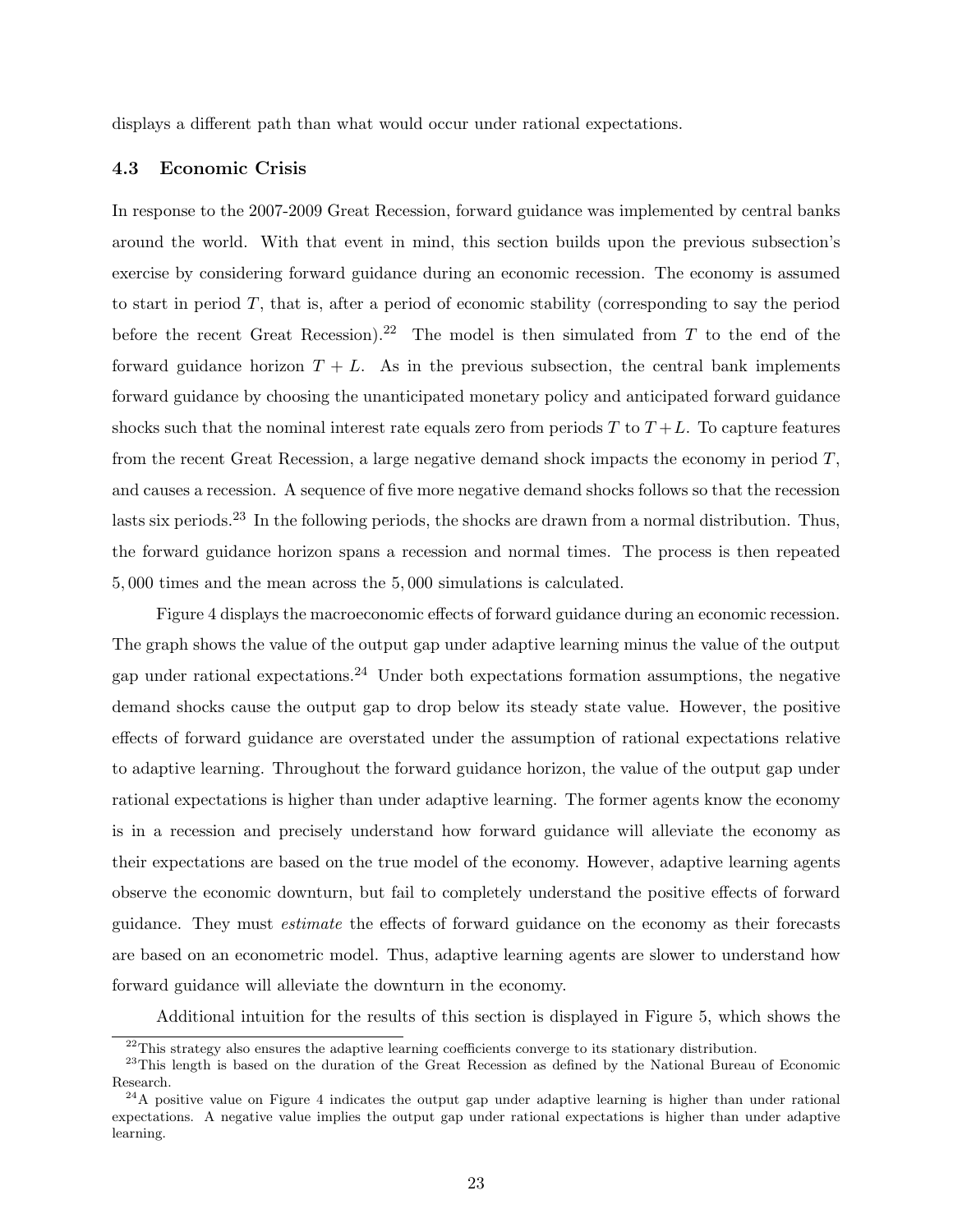

Figure 4: Macroeconomic Effects of Forward Guidance during an Economic Crisis

values of adaptive learning minus rational expectations of the discounted long-run expectations of the output gap, inflation and the interest rate across the forward guidance horizon. The adaptive learning agents are more pessimistic about the future output gap and inflation as their long-run expectations are lower than under rational expectations. The former are overestimating the ramifications of the downturn in the economy and their estimates of the effects of forward guidance are not strong enough to overcome this negative reaction. However, rational expectations agents understand the effects of the economic downturn and how forward guidance will precisely alleviate the economy.

The results in Figure 5 also relate to the empirical findings of Del Negro et al. (2012). Their model, which was solved under the assumption of rational expectations, produced an exceedingly large reaction of the macroeconomic variables to forward guidance statements. Del Negro et al. (2012) argued that the source of the excessive responses was an unusually large drop of the longrun interest rate to forward guidance statements relative to the data. In this current paper, the bottom panel of Figure 5 shows a comparable result: the long-run expectation of the interest rate is lower under rational expectations than adaptive learning. This produces larger responses of long-run expectations of the output gap and inflation, and consequently, the current output gap and inflation under rational expectations than adaptive learning. Thus, this result suggests two additional takeaways. A forward guidance model better matches the data under the assumption of adaptive learning than rational expectations. In addition, unusually large responses of the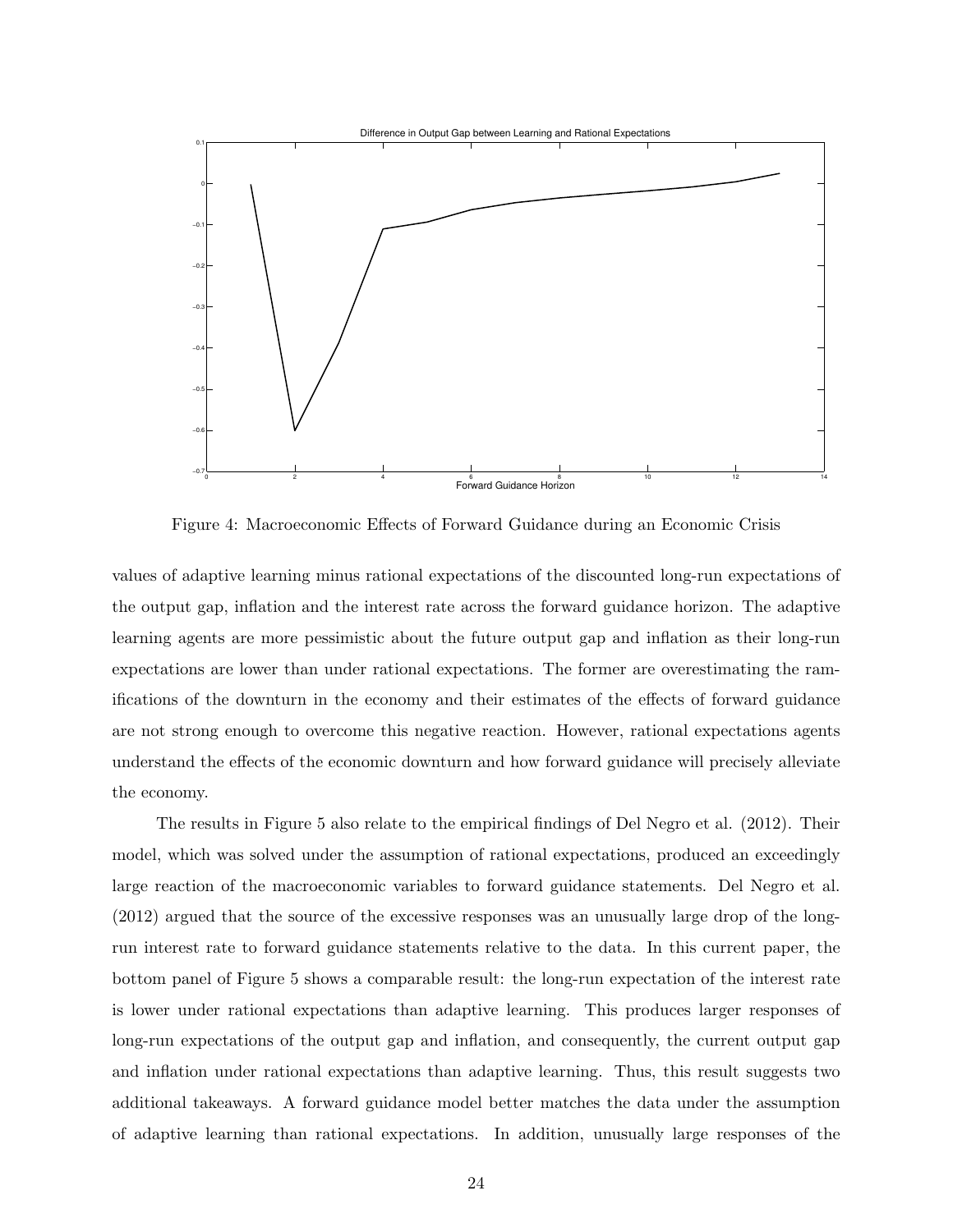

Figure 5: Difference between Adaptive Learning and Rational Expectations Infinite Horizon Expectations of the Macroeconomic Variables. A positive value indicates the value under adaptive learning is higher than under rational expectations. A negative value indicates the variable's value under adaptive learning is lower than under rational expectations.

macroeconomic variables to forward guidance found in Del Negro et al. (2012) could be due to the way in which expectations are modeled.

Overall, the results suggest a main finding for policymakers. If monetary policy is based on a model with rational expectations, which is the standard assumption in the macroeconomic literature, the results may be misleading. This section shows that the assumption of rational expectations overstates the effects of forward guidance relative to adaptive learning during an economic recession. The adaptive learning results also match the data better than rational expectations.

## 5 Extensions

### 5.1 Alternative Parameterization

The results of this paper are investigated under different values of  $\sigma$ , the intertemporal elasticity of substitution parameter.  $\sigma$  measures the effect current and future real interest rates have on current consumption and output. This parameter is important since forward guidance involves statements about future nominal interest rates, and consequently, the real interest rate. Furthermore, this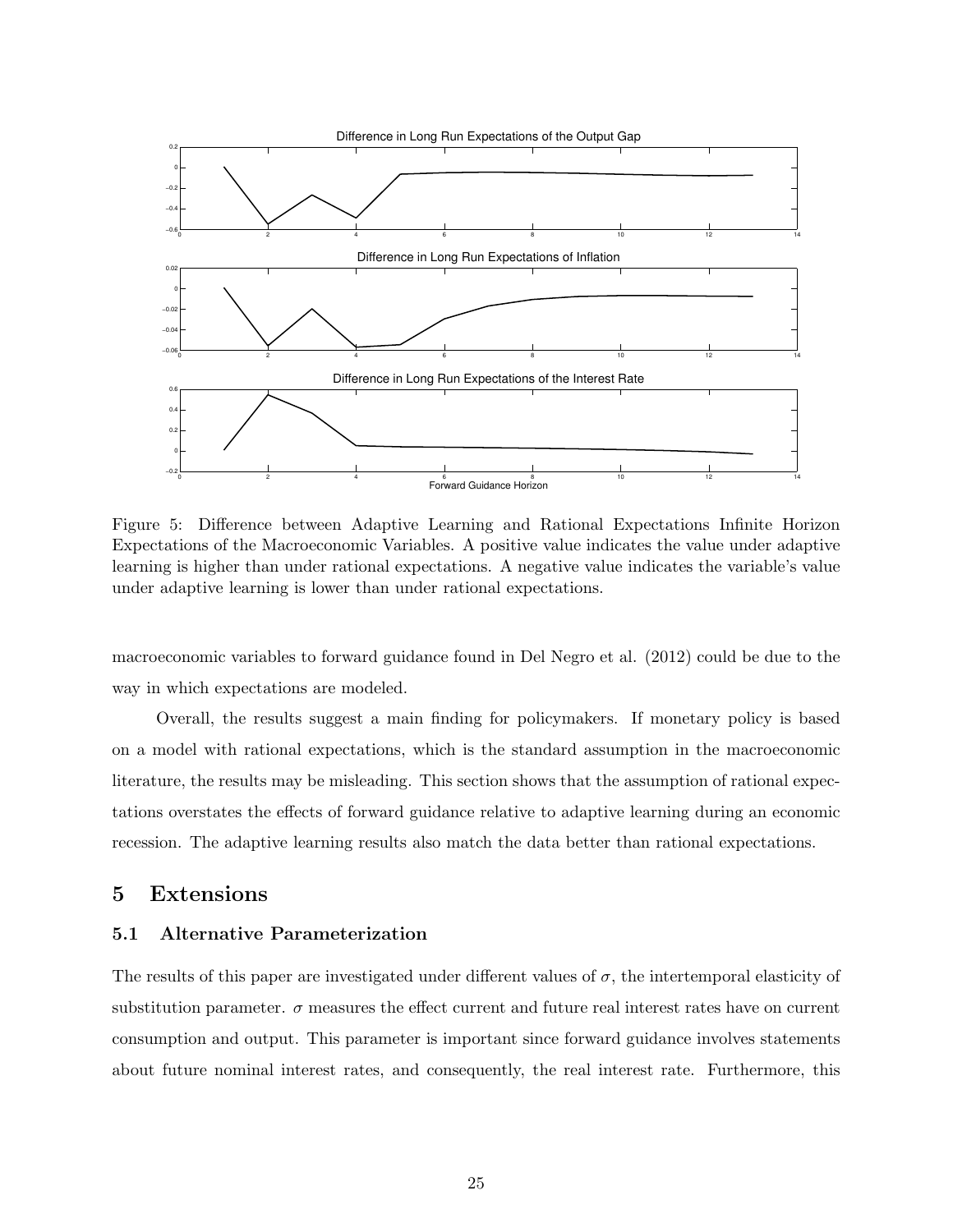

Figure 6: Impulse Response Functions to Forward Guidance Shocks Under Different Values of  $\sigma$ . Solid Line:  $\sigma = 0.15$ ; Dashed Line:  $\sigma = 1$ ; Dotted Line:  $\sigma = 1.5$ 

paper investigates the outcomes of the model when  $\sigma = 0.15$ ,  $\sigma = 1$ , and  $\sigma = 1.5$ .<sup>25</sup> These results are displayed via adaptive learning impulse responses of the output gap and inflation to negative one unit forward guidance shocks similar to Section 4.2.1.

The results displayed in Figure 6 show that higher values of  $\sigma$  produce greater forward guidance effects than lower values of  $\sigma$ . As  $\sigma$  increases, the output gap responds more to current and future real interest rates. Thus, since forward guidance involves information about future nominal interest rates, demand responds more to news that the interest rate will decrease in the future. As  $\sigma$  decreases, the output gap does not respond as much to changes in current and expected future interest rates. Therefore, the impact of policy shocks on the economy is less pronounced. Overall, the impulse responses of the output gap and inflation are not as responsive to forward guidance news in comparison to results under a higher value of  $\sigma$ .

#### 5.2 Alternative Constant Gains

In this section, a robustness exercise is simulated to examine the effects of forward guidance policy when adaptive learning agents vary the degree in which they discount previous observations. Specifically, higher and lower values of the gain parameter,  $\bar{\tau}$ , are used. In addition to  $\bar{\tau} = 0.02$ , the other constant gains assumed are  $\bar{\tau} = 0.01$  and  $\bar{\tau} = 0.05$ .

 $^{25}\sigma = 1$  is the baseline case used in this paper. For illustrative purposes, this paper chooses the two other values of  $\sigma$  to be 0.15 and 1.5.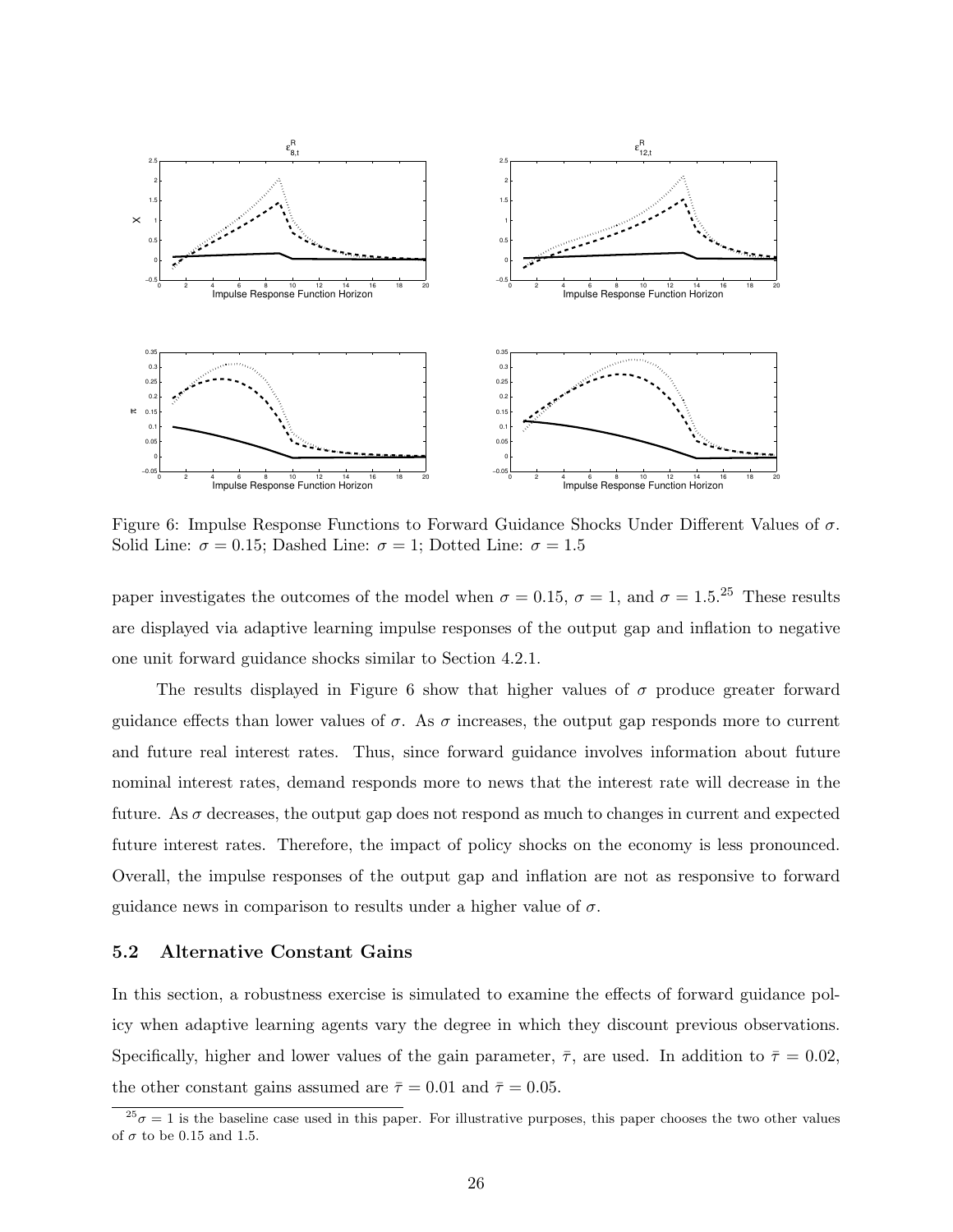

Figure 7: Impulse Response Functions to Forward Guidance Shocks under Different Values of  $\bar{\tau}$ . Solid Line: CGL with  $\bar{\tau} = 0.01$ ; Dashed Line: CGL with  $\bar{\tau} = 0.02$ ; Dotted Line: CGL with  $\bar{\tau}=0.05.$ 

The results in Figure 7 show that the responses of the macroeconomic variables to forward guidance under adaptive learning depend on the value of  $\bar{\tau}$ . From the time of the forward guidance announcement to when the shock is realized, agents with higher constant gains seem to misvalue more the effects of forward guidance than agents with lower constant gains. Under higher values of  $\bar{\tau}$ , agents place more weight on new information, and thus, exhibit a stronger reaction to forward guidance news. Each period's estimates and beliefs should vary more from the previous period's estimates. However, under lower values of  $\bar{\tau}$ , agents do not misvalue the effects of forward guidance as much as under higher values of  $\bar{\tau}$ . They do not exhibit as strong of a reaction to forward guidance news as agents with a higher value of  $\bar{\tau}$ . Moreover, after the shock is realized on the economy, agents with a higher  $\bar{\tau}$  are quicker to realize the shock is not present as they weight previous observations more than agents with a lower  $\bar{\tau}$ . Thus, the impulse responses under higher values of  $\bar{\tau}$  are quicker to return to zero percentage deviation from the unshocked series than under lower values of  $\bar{\tau}$ .

### 6 Conclusion

In order to combat the effects of the 2007-2009 global financial crisis, central banks around the world have instituted forward guidance. Because the effectiveness of forward guidance hinges on how expectations respond to forward guidance, it is of interest to investigate the link between expectation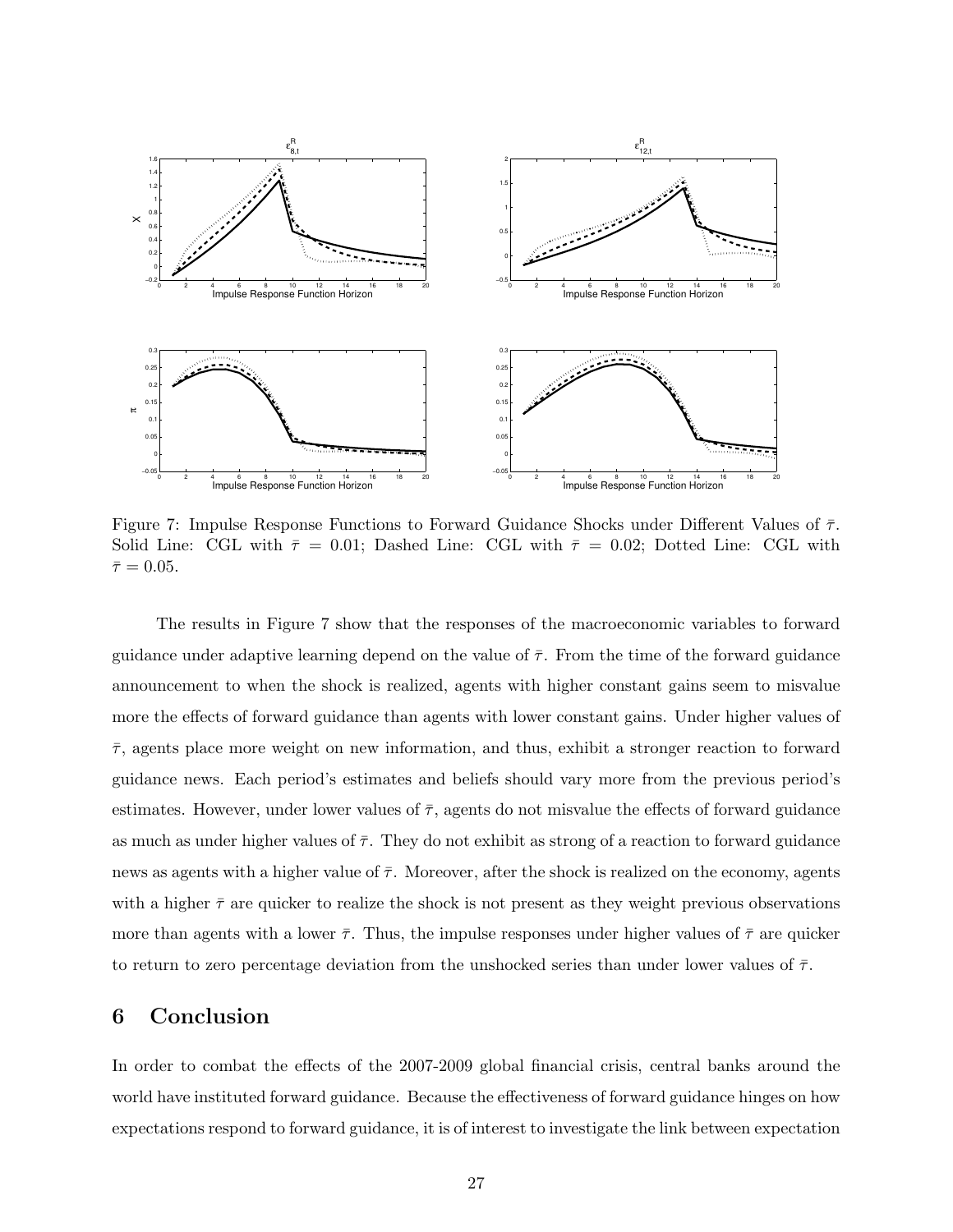assumptions and forward guidance. The standard way to model expectations in the macroeconomic literature is the rational expectations hypothesis. However, if agents form expectations using a more plausible theory of expectations formation (e.g. adaptive learning), the forward guidance results are different.

This paper presents an infinite horizon New Keynesian model with forward guidance and compares the results under two types of expectation assumptions. Under the assumption of rational expectations, Evans and Honkapohja (2001) state agents form expectations based on the true model of the economy. However, adaptive learning agents do not know this information, and instead, act as real-life economists and construct their expectations using standard econometric techniques. The results of this paper show that the desired effect of forward guidance depends on the manner in which agents form their expectations. When the central bank gives the same forward guidance information such that the interest rate equals zero for an extended period of time to both types of agents, the adaptive learning paths of the output gap and inflation overshoot and undershoot the ones of rational expectations. In addition, the impulse responses of the macroeconomic variables show that adaptive learning agents miss the precise response to forward guidance shocks. The impulse responses under adaptive learning display a more persistent effect than its rational expectations counterparts. During a period of economic crisis (e.g. a recession), the effects of forward guidance under rational expectations are overstated relative to adaptive learning. Specifically, the output gap is larger under the assumption of rational expectations than adaptive learning. These results occur because rational expectations agents precisely understand the effects forward guidance has on the economy as they form their expectations from the true model of the economy. However, adaptive learning agents must estimate the effects of forward guidance on the economy as they do not know the true model of the economy. Furthermore, these latter results have implications for policymakers. If the effects of forward guidance are based on a model with rational expectations, which is the standard assumption in the macroeconomic literature, the results may be misleading relative to a more plausible theory of expectations formation (e.g. adaptive learning).

There are other modifications to the model presented in this paper that are worth noting. For instance, this paper allows agents to know the end date of forward guidance. Another type of forward guidance policy allows the central bank to link the expiration date of forward guidance to economic conditions. For instance, the unemployment rate is a criterion that the Federal Reserve has used to link to its forward guidance policy. The RLS formula also could be altered to include a gain parameter that changes based on recent forecast errors as discussed in Milani (2014) and Marcet and Nicolini (2003). This formation of the gain parameter allows agents to better track structural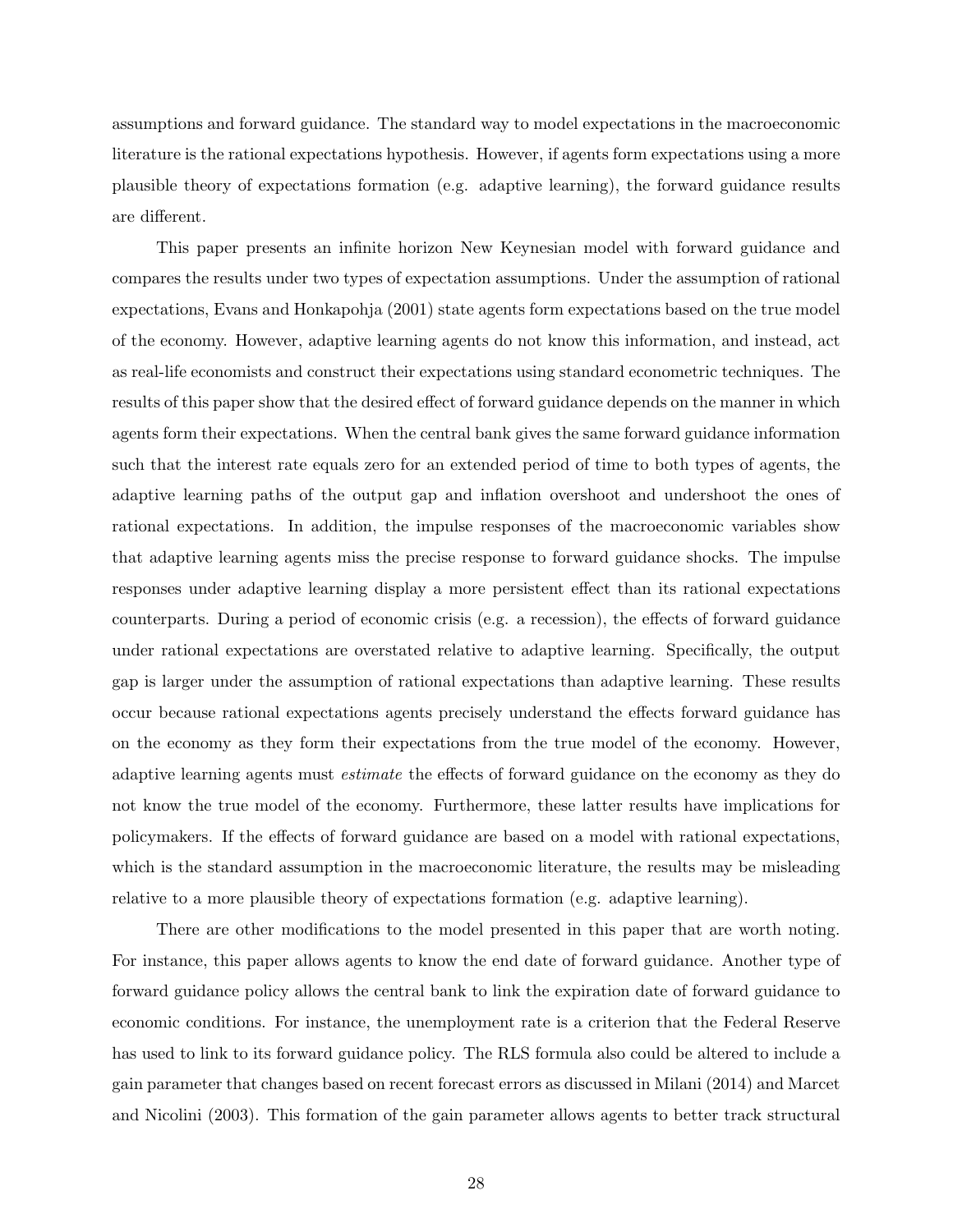breaks in the economy. In addition, agents can be assumed to have heterogeneous expectations as in Branch and McGough (2009). Branch (2004) uses survey data and shows evidence that respondents have heterogeneous expectations. Overall, the role of expectations formation is especially crucial to understand the effects of forward guidance.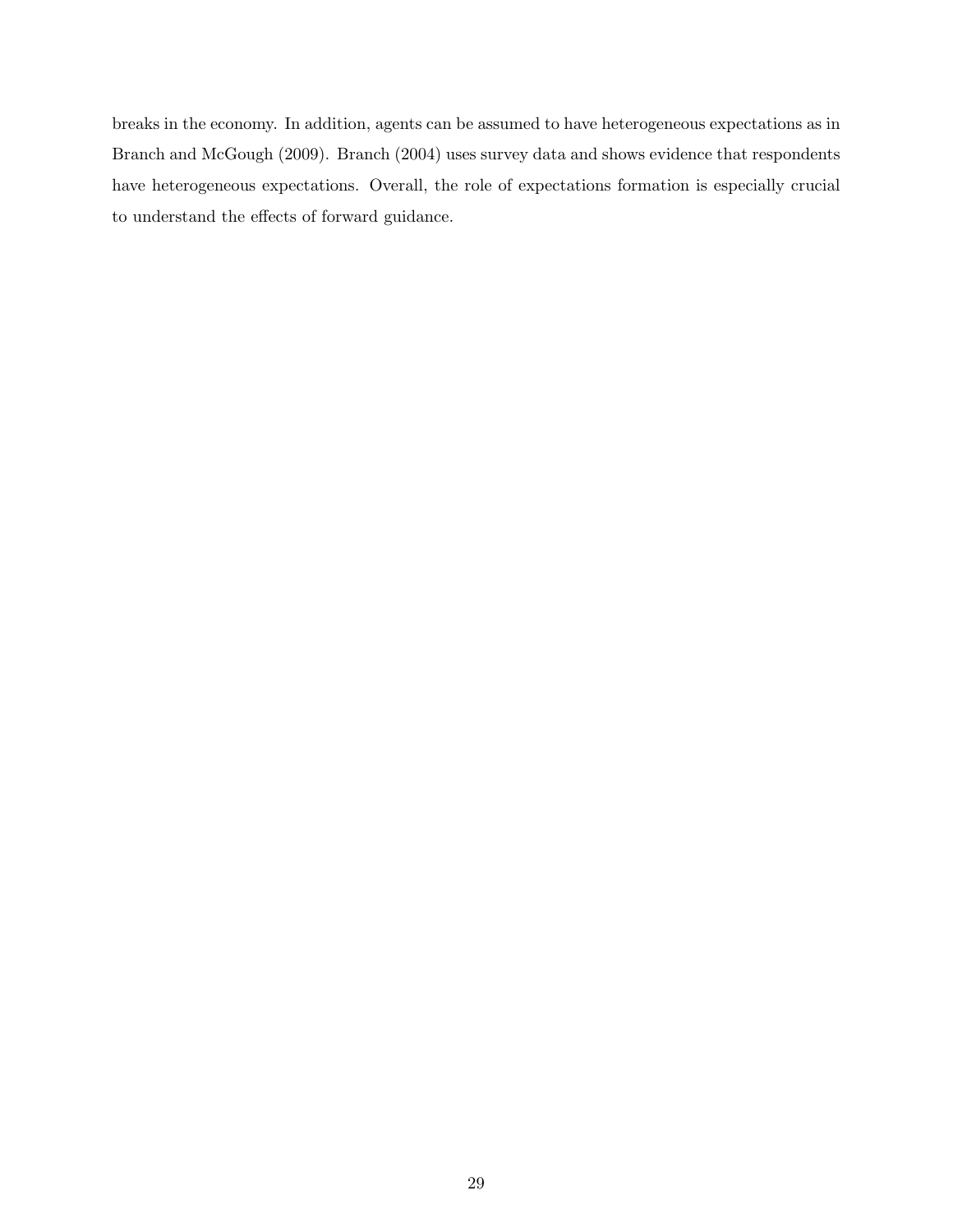## References

Baker, S. R., Bloom, N., and Davis, S. J. (2013). Measuring economic policy uncertainty. Chicago Booth research paper, (13-02).

Branch, W. A. (2004). The theory of rationally heterogeneous expectations: Evidence from survey data on inflation expectations. The Economic Journal, 114(497):592–621.

Branch, W. A. and Evans, G. W. (2006). A simple recursive forecasting model. *Economics Letters*, 91(2):158–166.

Branch, W. A. and Evans, G. W. (2013). Unstable inflation targets. mimeo.

Branch, W. A. and McGough, B. (2009). A new keynesian model with heterogeneous expectations. Journal of Economic Dynamics and Control, 33(5):1036–1051.

Calvo, G. (1983). Staggered prices in a utility-maximizing framework. Journal of Monetary Economics, 12(3):383–398.

Carlstrom, C., Fuerst, T., and Paustian, M. (2012). Inflation and output in new keynesian models with a transient interest rate peg (Working Paper No. 459). Retrieved from: http://www.bankofengland.co.uk/research/documents/workingpapers/2012/wp459.pdf.

Chang, B. Y. and Feunou, B. (2013). Measuring uncertainty in monetary policy using implied volatility and realized volatility (Working Paper No. 2013-37). Retrieved from: http://www.bankofcanada.ca/wp-content/uploads/2013/10/wp2013-37.pdf.

Committee, M. P. et al. (2013). Monetary policy trade-offs and forward guidance. Bank of England.

De Graeve, F., Ilbas, P., and Wouters, R. (2014). Forward guidance and long term interest rates: Inspecting the mechanism. Sveriges Riksbank Working Paper Series, (292).

Del Negro, M., Giannoni, M., and Patterson, C. (2012). The forward guidance puzzle. FRB of New York Staff Report, (574).

Eggertsson, G. B. (2008). Great expectations and the end of the depression. The American Economic Review, 98(4):1476–1516.

Eggertsson, G. B. and Woodford, M. (2003). The zero bound on interest rates and optimal monetary policy. *Brookings Papers on Economic Activity*, (1):139–211.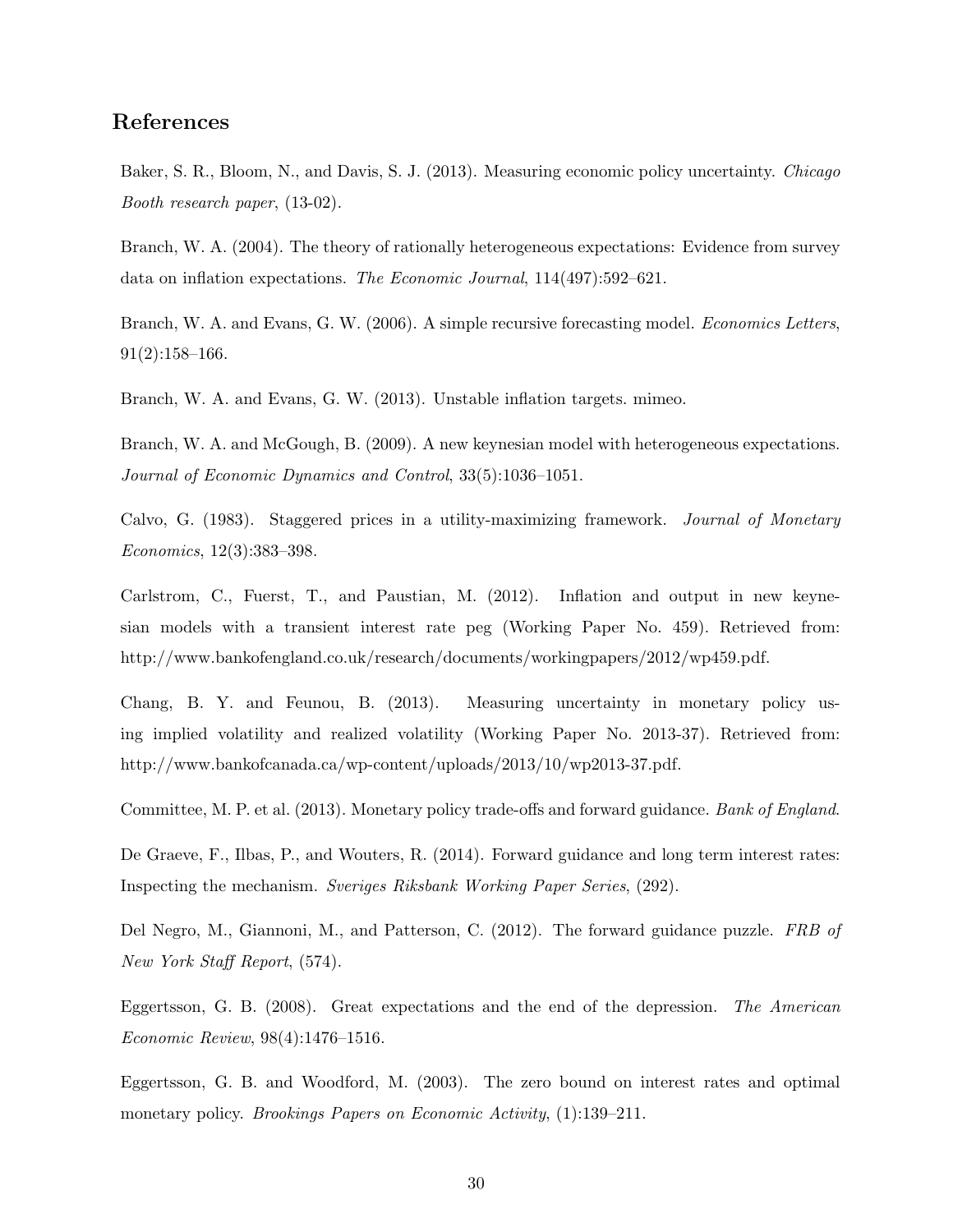Eusepi, S. and Preston, B. (2010). Central bank communication and expectations stabilization. American Economic Journal: Macroeconomics, 2(3):235–271.

Eusepi, S. and Preston, B. (2011). Expectations, learning, and business cycle fluctuations. American Economic Review, 101(6):2844–72.

Evans, G. W. and Honkapohja, S. (2001). Learning and expectations in macroeconomics. Princeton University Press.

Evans, G. W. and Honkapohja, S. (2013). Learning as a rational foundation for macroeconomics and finance. Rethinking Expectations: The Way Forward for Macroeconomics, 68.

Evans, G. W., Honkapohja, S., and Mitra, K. (2009). Anticipated fiscal policy and adaptive learning. Journal of Monetary Economics, 56(7):930–953.

Evans, G. W., Honkapohja, S., and Mitra, K. (2013). Notes on agents' behavioral rules under adaptive learning and studies of monetary policy. Macroeconomics at the Service of Public Policy, page 63.

Femia, K., Friedman, S., and Sack, B. P. (2013). The effects of policy guidance on perceptions of the fed's reaction function. FRB of New York Staff Report, (652).

Gertler, M. and Karadi, P. (2011). A model of unconventional monetary policy. *Journal of* Monetary Economics, 58(1):17–34.

Giannoni, M. and Woodford, M. (2004). Optimal inflation-targeting rules. In The Inflation-Targeting Debate, pages 93–172. University of Chicago Press.

Gürkaynak, R. S., Sack, B., and Swanson, E. T. (2005). Do actions speak louder than words? the response of asset prices to monetary policy actions and statements. International Journal of Central Banking.

Honkapohja, S. and Mitra, K. (2005). Performance of inflation targeting based on constant interest rate projections. Journal of Economic Dynamics and Control, 29(11):1867–1892.

Klenow, P. J. and Malin, B. A. (2010). Microeconomic evidence on price-setting. Handbook of Monetary Economics, 3:231–284.

Kreps, D. M. (1998). Anticipated utility and dynamic choice. In Jacobs, D. P., Kalai, E., and Kamien, M. I., editors, Frontiers of Research in Economic Theory: The Nancy L. Schwartz Memorial Lectures, pages 242–274. Cambridge University Press.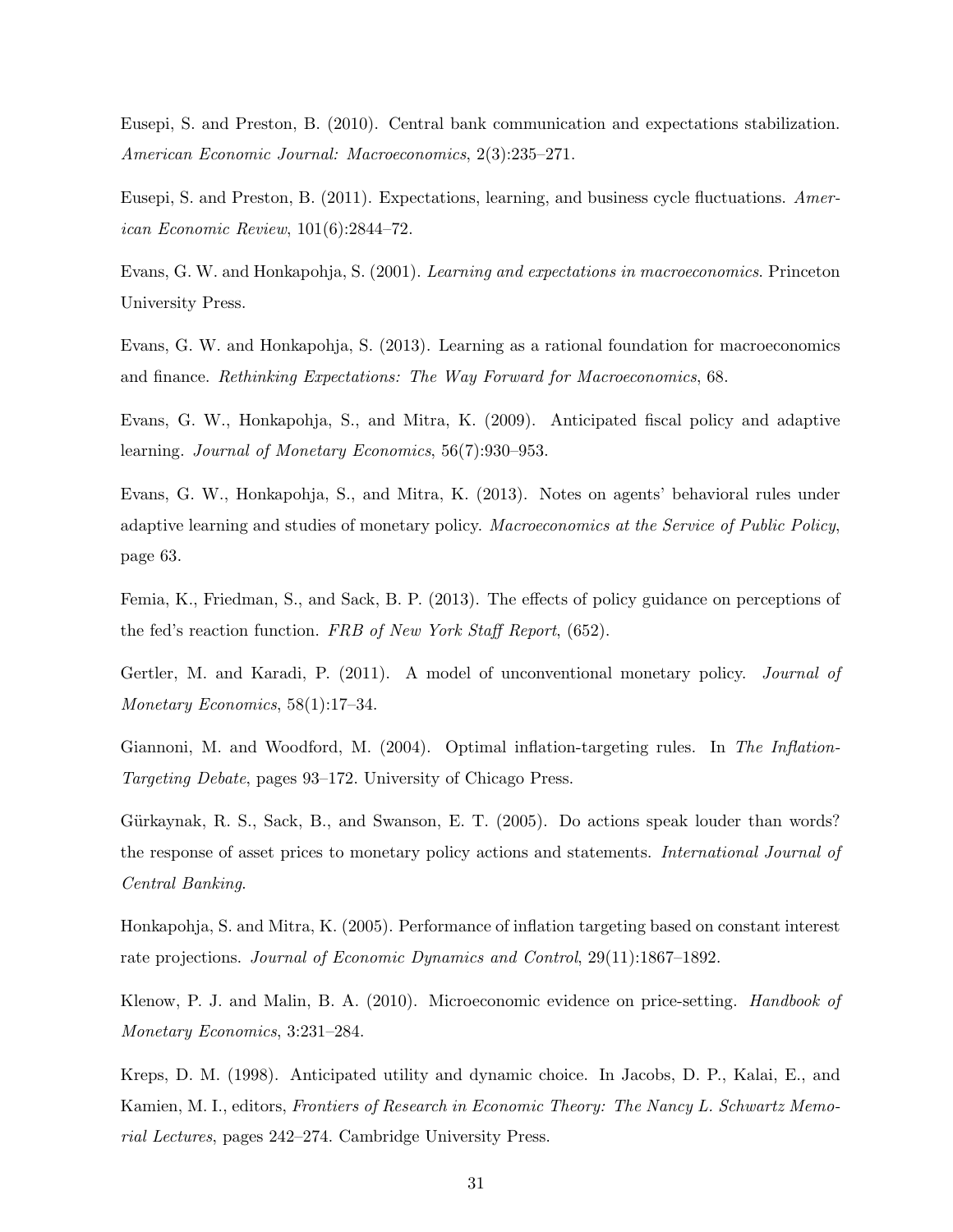Laséen, S. and Svensson, L. E. (2011). Anticipated alternative policy rate paths in policy simulations. International Journal of Central Banking.

Levin, A., López-Salido, D., Nelson, E., and Yun, T. (2010). Limitations on the effectiveness of forward guidance at the zero lower bound. International Journal of Central Banking.

Marcet, A. and Nicolini, J. P. (2003). Recurrent hyperinflations and learning. The American Economic Review, 93(5):1476–1498.

Marcet, A. and Sargent, T. J. (1989). Convergence of least squares learning mechanisms in selfreferential linear stochastic models. Journal of Economic Theory, 48(2):337–368.

McKay, A., Nakamura, E., and Steinsson, J. (2015). The power of forward guidance revisited. Technical report, National Bureau of Economic Research.

Milani, F. (2007). Expectations, learning and macroeconomic persistence. Journal of Monetary Economics, 54(7):2065–2082.

Milani, F. (2014). Learning and time-varying macroeconomic volatility. Journal of Economic Dynamics and Control, 47:94–114.

Milani, F. and Treadwell, J. (2012). The effects of monetary policy news and surprises. *Journal* of Money, Credit and Banking, 44(8):1667–1692.

Mitra, K., Evans, G. W., and Honkapohja, S. (2012). Fiscal policy and learning. Bank of Finland Research Discussion Paper, (5).

Orphanides, A. and Williams, J. C. (2005). The decline of activist stabilization policy: Natural rate misperceptions, learning, and expectations. Journal of Economic Dynamics and Control, 29(11):1927–1950.

Preston, B. (2005). Learning about monetary policy rules when long-horizon expectations matter. International Journal of Central Banking, 1(2):81–126.

Preston, B. (2006). Adaptive learning, forecast-based instrument rules and monetary policy. Journal of Monetary Economics, 53(3):507–535.

Schmitt-Grohé, S. and Uribe, M. (2012). What's news in business cycles. Econometrica, 80(6):2733–2764.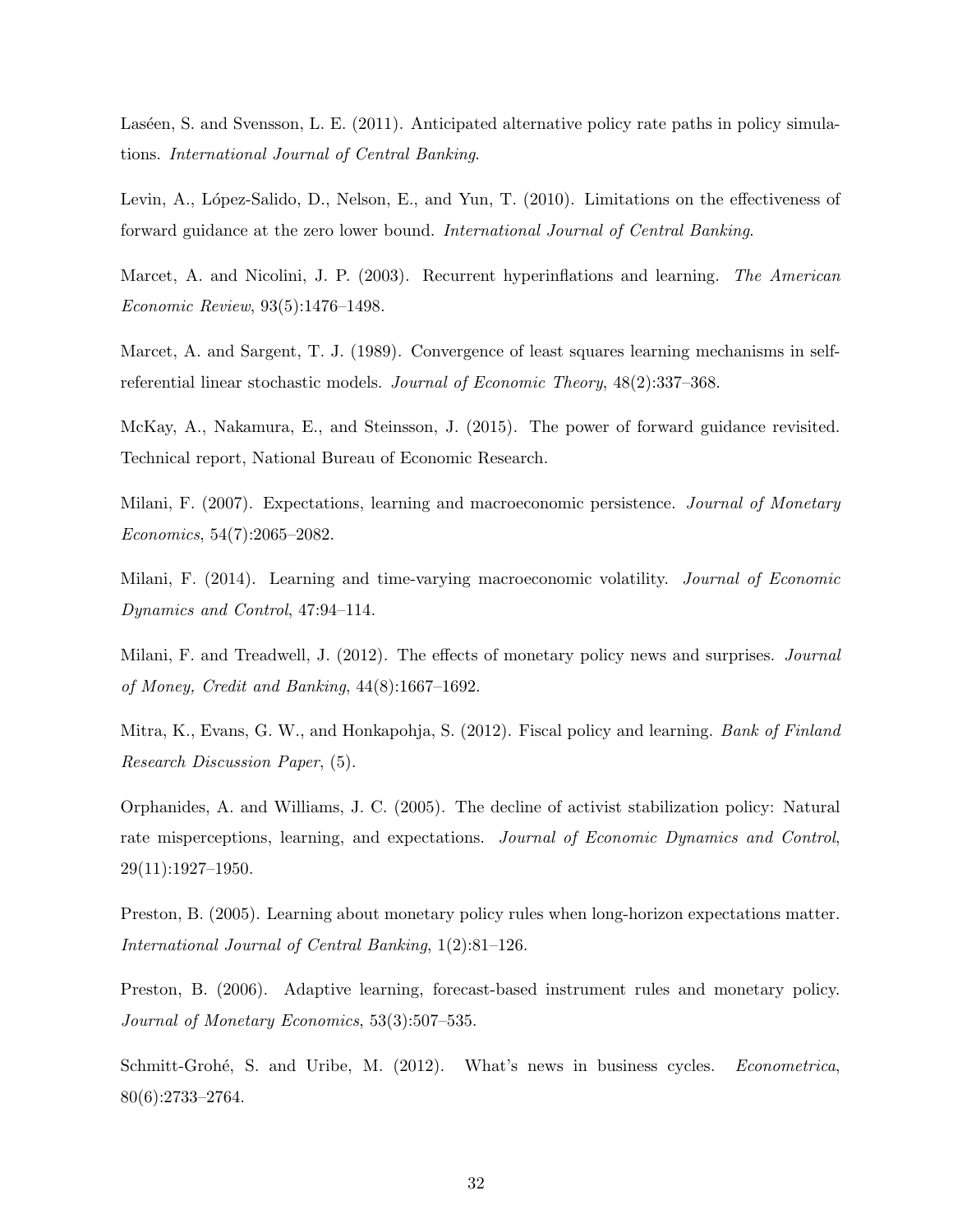Sims, C. A. (2002). Solving linear rational expectations models. Computational Economics, 20(1):1–20.

Smets, F. and Wouters, R. (2003). An estimated dynamic stochastic general equilibrium model of the euro area. Journal of the European Economic Association, 1(5):1123–1175.

Swanson, E. T. and Williams, J. C. (2014). Measuring the effect of the zero lower bound on medium-and longer-term interest rates. American Economic Review, 104(10):3154–3185.

Woodford, M. (2003). Interest and prices: Foundations of a theory of monetary policy. princeton university press.

Woodford, M. (2005). Central bank communication and policy effectiveness. In The Greenspan Era: Lessons for the Future, pages 399–474. Federal Reserve Bank of St. Louis.

Woodford, M. (2012). Methods of policy accommodation at the interest-rate lower bound. In The Changing Policy Landscape: 2012 Jackson Hole Symposium. Federal Reserve Bank of Kansas City.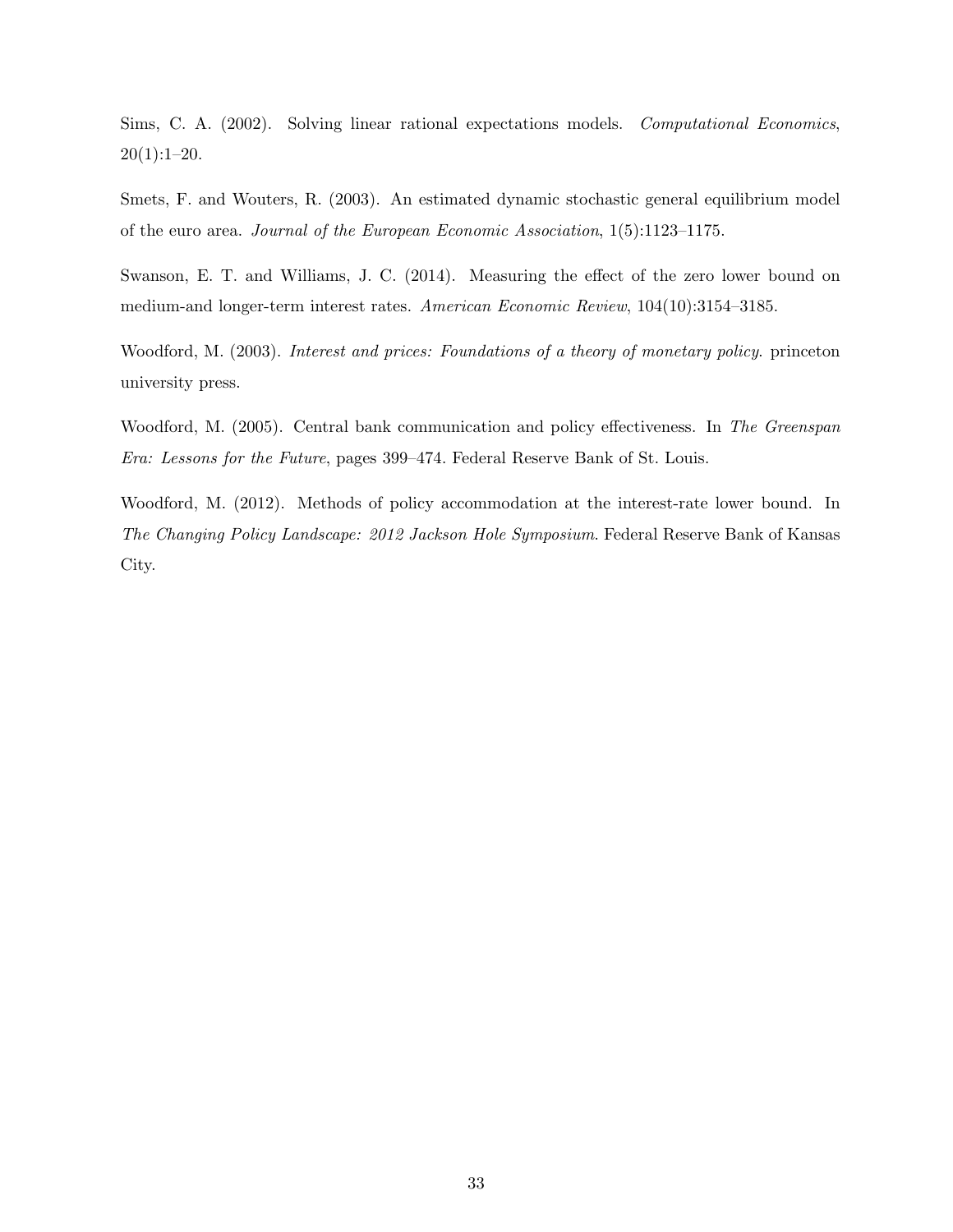# Appendix

## A Rational Expectations Solution

By following Sims (2002), the model consisting of equations  $(10) - (19)$ ,  $(21) - (24)$ ,  $(27)$ , and  $(28)$ can be solved to yield the solution

$$
\widetilde{Y}_t = \widetilde{C} + \xi_1 \widetilde{Y}_{t-1} + \xi_2 \epsilon_t \tag{A.1}
$$

where

<sup>C</sup><sup>e</sup> = [0, <sup>0</sup>, <sup>0</sup>.01, <sup>0</sup>, <sup>0</sup>, <sup>0</sup>, <sup>0</sup>, <sup>0</sup>, <sup>0</sup>, <sup>0</sup>, <sup>0</sup>, <sup>0</sup>, <sup>0</sup>, <sup>0</sup>, <sup>0</sup>, <sup>0</sup>, <sup>0</sup>, <sup>0</sup>, 0]′ (A.2)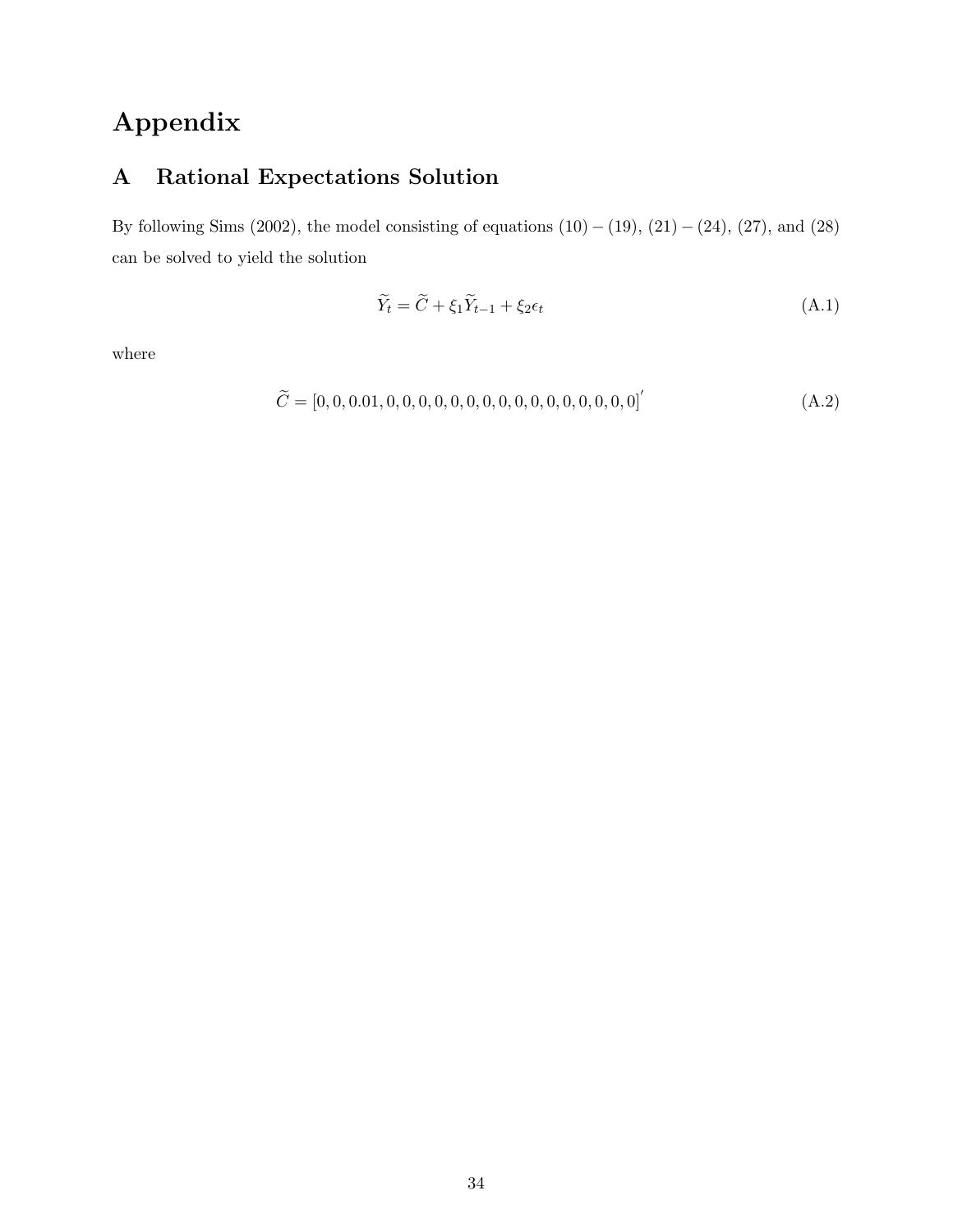| $\overline{0}$ |                  |                  | $0 \t 0 \t 0.62$ | $-1.11$        |          |          |                  | $-0.79$ $-0.60$ $-0.43$ $-0.29$ |          | $-0.16$ $-0.06$         | 0.02 | 0.08             | 0.13     | 0.16            | 0.18             | 0.19                | $0 \quad 0$                           |                |       |
|----------------|------------------|------------------|------------------|----------------|----------|----------|------------------|---------------------------------|----------|-------------------------|------|------------------|----------|-----------------|------------------|---------------------|---------------------------------------|----------------|-------|
| $\Omega$       | $\left( \right)$ |                  | $0\quad 0.12$    | 0.77           |          |          |                  | $-0.08$ $-0.14$ $-0.18$ $-0.21$ |          | $-0.22$ $-0.23$ $-0.22$ |      | $-0.21$          |          | $-0.20 -0.18$   |                  | $-0.16$ $-0.14$ 0 0 |                                       |                |       |
| $\theta$       | - ()             | $\left( \right)$ | 0.25             | 0.94           | 0.79     |          |                  | $-0.27$ $-0.31$ $-0.33$         |          | $-0.33$ $-0.32$ $-0.31$ |      | $-0.28$          |          | $-0.26$ $-0.23$ |                  | $-0.20 -0.17$       | $\begin{pmatrix} 0 & 0 \end{pmatrix}$ |                |       |
|                | $0\quad 0$       | $\theta$         | 0.50             | $\overline{0}$ | 0        | $\theta$ | $\left( \right)$ | $\Omega$                        |          | $\theta$                |      | $\left( \right)$ | $\theta$ |                 | $\left( \right)$ | $\left( \right)$    |                                       | $0 \quad 0$    |       |
|                | $0\quad 0$       | $\theta$         | $\theta$         | 0.50           | 0        |          | $\Omega$         |                                 |          |                         |      | $\Omega$         | 0        |                 | 0                | $\Omega$            | $\Omega$                              | - 0            |       |
| $\overline{0}$ | $\overline{0}$   | $\theta$         | $\theta$         | $\theta$       |          |          | 0                |                                 | $\theta$ |                         |      | $\Omega$         | 0        | 0               | 0                | $\Omega$            | $\overline{0}$                        | $\theta$       |       |
| $\overline{0}$ | $\overline{0}$   | $\overline{0}$   | $\Omega$         | $\Omega$       |          | 0        |                  |                                 | $\theta$ |                         |      | $\Omega$         | 0        | 0               | 0                | $\Omega$            | $\overline{0}$                        | $\theta$       |       |
| $\overline{0}$ | $\overline{0}$   | $\Omega$         | $\Omega$         | $\Omega$       |          |          |                  |                                 |          |                         |      | $\Omega$         |          |                 | 0                | $\Omega$            | $\overline{0}$                        | -0             |       |
| $\overline{0}$ | $\overline{0}$   | $\theta$         | $\theta$         | $\Omega$       |          |          |                  |                                 |          |                         |      | $\Omega$         |          | 0               | 0                | $\Omega$            |                                       | $0 \quad 0$    | (A.3) |
| $\overline{0}$ | $\overline{0}$   | $\Omega$         | $\theta$         | $\Omega$       |          |          | 0                |                                 |          |                         |      | $\Omega$         |          |                 | 0                | $\Omega$            | $0\quad 0$                            |                |       |
| $\overline{0}$ | $\overline{0}$   | $\Omega$         | $\Omega$         | $\Omega$       |          |          | 0                |                                 |          |                         |      | 0                |          |                 |                  | 0                   | $\Omega$                              | - 0            |       |
| $\overline{0}$ | $\theta$         | $\Omega$         | $\Omega$         | $\Omega$       |          |          | 0                |                                 |          |                         |      |                  |          |                 | 0                | $\Omega$            | 0                                     | $\theta$       |       |
| $\Omega$       | $\overline{0}$   | $\Omega$         | $\theta$         | $\theta$       |          |          |                  |                                 |          |                         |      |                  |          |                 | 0                | $\Omega$            | $\Omega$                              | $\theta$       |       |
| $\Omega$       | $\overline{0}$   | $\Omega$         | $\theta$         | $\Omega$       |          |          |                  |                                 |          | $\Omega$                |      | 0                |          |                 |                  | $\Omega$            | $\theta$                              | $\theta$       |       |
| $\theta$       | $\overline{0}$   | $\theta$         | $\theta$         | $\Omega$       |          |          |                  |                                 | $\theta$ | $\Omega$                |      | 0                | $\theta$ | $\theta$        |                  | $\Omega$            | $\theta$                              | $\theta$       |       |
| $\theta$       | $\theta$         | $\Omega$         | $\Omega$         | $\overline{0}$ |          |          | 0                |                                 |          |                         |      | $\Omega$         |          | 0               | $\Omega$         |                     | $\theta$                              | $\theta$       |       |
| $\theta$       | $\theta$         | $\Omega$         | $\Omega$         | 0              | 0        | 0        | 0                |                                 |          |                         |      | $\Omega$         | 0        |                 | $\Omega$         | $\Omega$            | $\Omega$                              | $\Omega$       |       |
| $\theta$       | $\overline{0}$   | $\theta$         | 0.31             | $-0.55$        | $\theta$ |          |                  | $-0.79$ $-0.60$ $-0.43$         |          | $-0.29$ $-0.16$ $-0.06$ |      | 0.02             | 0.08     | 0.13            | 0.16             | 0.18                | $0\quad 0$                            |                |       |
| $\overline{0}$ | $\overline{0}$   | $\theta$         | 0.06             | 0.39           | 0        | $-0.08$  |                  | $-0.14$ $-0.18$                 |          | $-0.21$ $-0.22$ $-0.23$ |      | $-0.22$          | $-0.21$  | $-0.20$         | $-0.18$          | $-0.16$             | $\theta$                              | $\overline{0}$ |       |
|                |                  |                  |                  |                |          |          |                  |                                 |          |                         |      |                  |          |                 |                  |                     |                                       |                |       |

 $\xi_1 =$